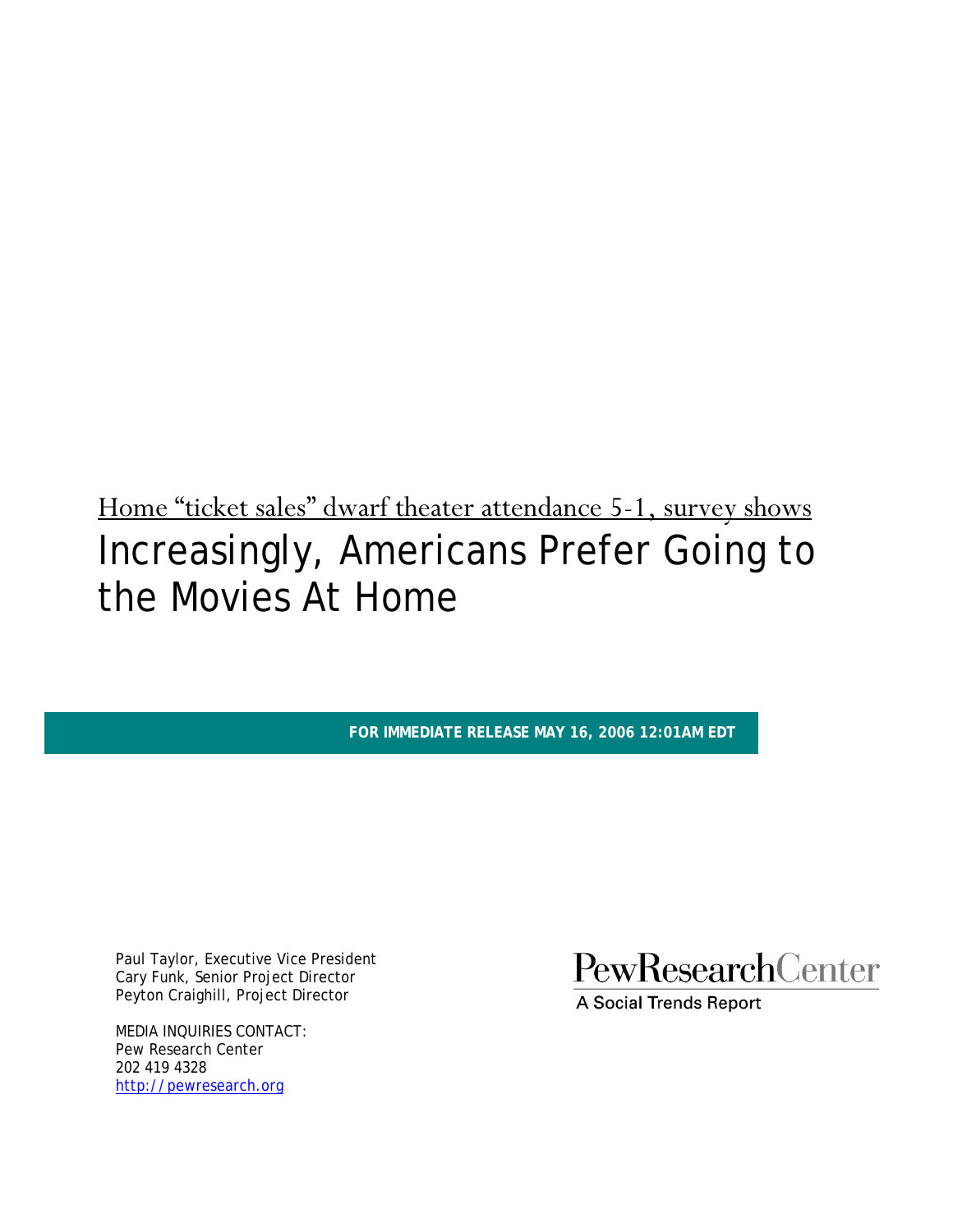## **Increasingly, Americans Prefer Going to the Movies At Home**

The start of the summer blockbuster movie season has Hollywood hoping for the usual stampede to the theaters, but now more than ever, the place that most Americans would rather watch movies is under their own roof.

Three-quarters of all adults say they would prefer watching movies at home rather than in a theater, according to a Pew Research Center survey, up from 67% in 1994.

The survey finds that more than seven-in-ten adults (71%) watch at least one movie a week, but the great bulk of this viewing occurs at home rather than in a theater.

While the most popular way to watch



movies at home is on broadcast, cable or satellite television programming, fully half of the public says that at least once a week they a watch a movie on a DVD or by pay-per-view.

Viewing movies at home in this manner—which, like theater-going, requires consumers to pay for each movie they see is roughly five times more prevalent than going out to the movies in a theater, the Pew survey finds.

This heightened preference for home movie viewing tracks a rapid expansion over the past decade in a variety of home movie viewing services and options. Beyond the familiar staple

**Seven-in-Ten Americans Watch Movies Every Week**  How often people watch movies on…  **-------Movies at Home---------- Movies Broad- DVD or Total Total at home-- cast or Pay-per- Movies Movie any source cable TV Viewa** at theater  **% % % % %**  Once a week or more  $\begin{array}{ccc} 71 & 57 & 50 & 5 & 71 \end{array}$ Every few weeks 11 10 14 8 12 Once a month 6 6 8 10 13 6 Every few months  $4$  4  $7$  20 4 Less often 2 4 4 10 2 Hardly ever or never 6 16 14 44 5 Don't have (vol.)/Don't know  $\frac{0}{2}$   $\frac{1}{2}$   $\frac{1}{2}$   $\frac{x}{2}$   $\frac{0}{2}$  100 100 100 100 100 <sup>a</sup>Includes combined frequency of watching movies on DVD and watching movies on pay-per-view

**b**Includes combined frequency of watching movies from any of these sources: broadcast, cable or satellite TV, DVD, pay-per-view, and at the theater.

PewResearchCenter

of movies on broadcast, cable, satellite or pay-per-view television, there are now faster turnaround times for first-release movie DVDs, as well as mail services (such as Netflix) and recording devices (such as TiVo) that make home movie viewing more convenient. Also, the burgeoning sales of large-screen, high-resolution television sets have created a home-theater setting in a growing number of American living rooms and dens.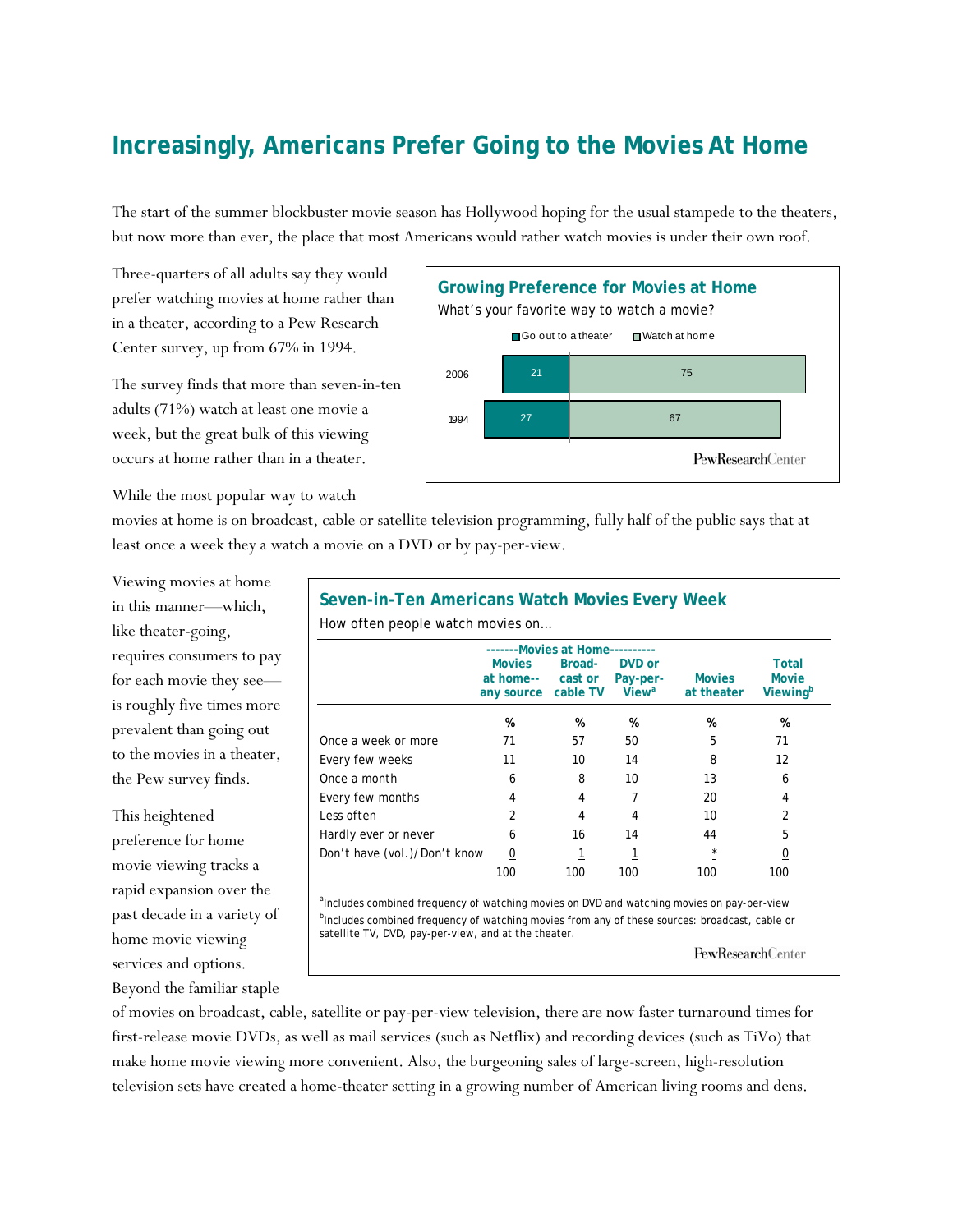As more people say they prefer to watch movies at home, fewer are going out to theaters. Since 1995, when Pew last asked these questions, there has been a small overall decline in the percentage of adults who report that they go to theaters at least monthly. This decline, while modest among the full adult population, has been more substantial among those segments of the public most coveted by the theater industry—younger, better educated, and higher-income consumers.

Are home viewing devices and services eating into the theater-going audience? The Pew findings on this question are mixed. Among people who rarely or never go to the theater, "the ease of waiting for the DVD" is the most oft-cited reason in our survey for not going to the theater more often. But our survey finds that people with more home movie viewing devices and



services are also the ones most likely to watch a lot of movies—both in the theater as well as at home. Movie buffs, in short, tend to watch a lot of movies, no matter what the venue.

These findings come from a new survey by the Pew Research Center, conducted by telephone with a nationally representative, randomly selected sample of 2,250 adults from February 8 through March 7, 2006.

The Pew survey findings on the declining theater audience comport with statistics from the Motion Picture Association of America that show a drop in admissions since the mid 1990's. Peak admissions occurred in 2002 at 1.6 billion and dropped in 2005 to 1.4 billion<sup>1</sup>, the lowest admissions figure since 1997.

One way to understand current movie-going habits is to compare the number of people who buy movie tickets for theater viewing with the number who, in effect, "buy tickets" to watch movies at home—either by watching a rented or purchased DVD or by arranging for a pay-per-view showing on their television. From the survey responses, we estimate that the typical adult "buys tickets" to watch movies at home 3.41 times a month and at the theater 0.66 times a month, for a ratio of about five-to-one<sup>2</sup>.

 $\overline{a}$ 

| By 5-1, Adults Buy More Movie Tickets<br>to Watch at Home Than in Theaters |                                 |                             |       |  |
|----------------------------------------------------------------------------|---------------------------------|-----------------------------|-------|--|
| Estimated number of movies viewed monthly                                  |                                 |                             |       |  |
|                                                                            | "Bought"<br>for home<br>viewing | <b>Bought</b><br>at theater | Ratio |  |
| Mean number of<br>movies viewed<br>per month                               | 3.41                            | 0.66                        | 5.17  |  |
|                                                                            |                                 | PewResearchCenter           |       |  |

<sup>&</sup>lt;sup>1</sup> See "U.S. Entertainment Industry: 2005 MPS Market Statistics" Motion Picture Association, Worldwide Market Research. http://www.mpaa.org/researchStatistics.asp 2

<sup>&</sup>lt;sup>2</sup> The questions asked of respondents about their frequency of movie viewing did not specify an exact number. We estimated the number of movies watched each month based on the following assumptions. Respondents who report watching movies "about once a week or more" are estimated to view 6 movies per month. Those saying they watch movies "every few weeks" are estimated to watch 2 movies per month. Those saying they watch movies "every few months" are estimated to watch 0.5 movies per month and those saying "about once a month"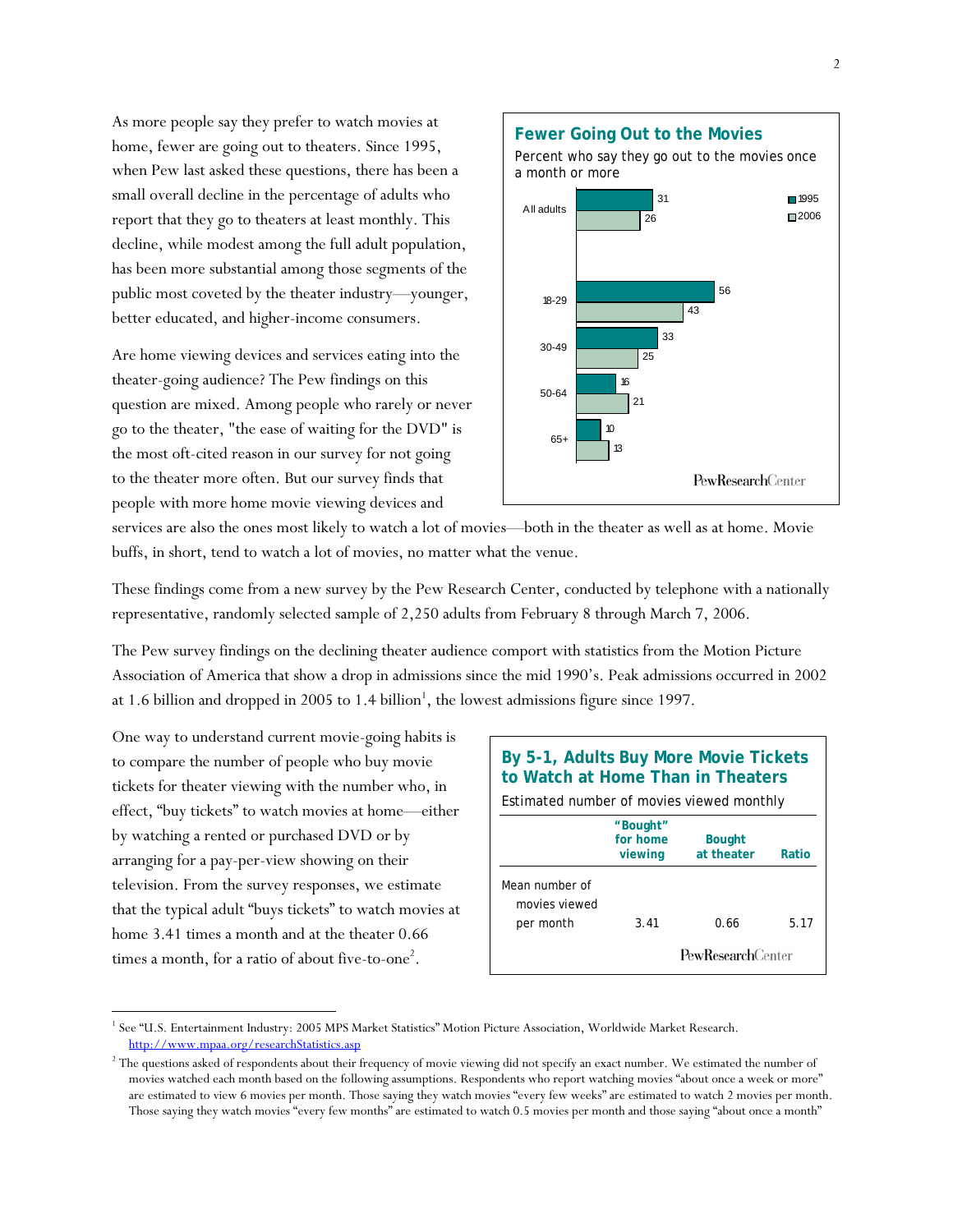Theater-goers give a number of different reasons for not going out to the theaters more frequently—including

being too busy (60%), a lack of good movies to see (58%), cost (55%), and the ease of waiting for the DVD version (54%). Ease of waiting for DVDs is more often cited by non-frequent theater-goers than by frequent theater-goers as a reason for not going out to the movies more often.

l



are estimated to watch 1 movie per month. Those saying that they watch movies "less often" than every few months, "hardly ever or never" or "don't know" are estimated to watch 0 movies per month.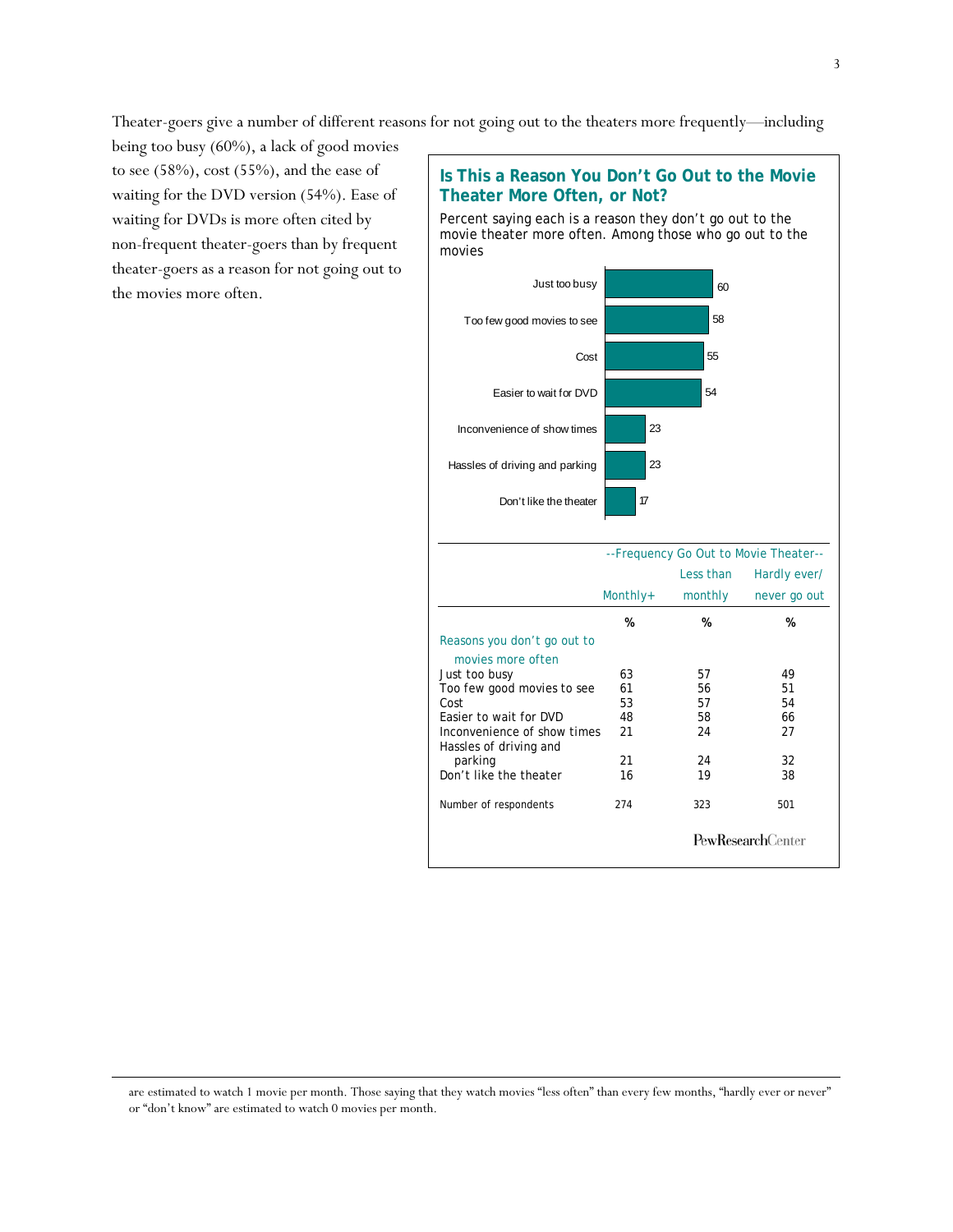#### **More Home Movie-Viewing Options**

A growing number of movie services and devices have changed the ways that Americans see movies at home. About eight-in-ten (81%) Americans have cable or satellite service in their home and 30% subscribe to premium channels such as HBO. More than a third (36%) of Americans report owning a flat screen, plasma, or high-definition TV. Nearly a fifth (17%) have a digital video recording device such as TiVo in their home and 6% use a mail delivery service such as Netflix for home movies. Tallying up those who have each of these devices and services<sup>3</sup>, 23% of all adults have three or more of these devices and services and another three-in-ten have two such devices. Those most likely to have such devices and services are under age 50 and more affluent.

Respondents with more of these movieviewing devices and services are more likely to watch movies frequently—both at home and in the theater—than are those with fewer such devices.

l

## **Who's Got What? Accessorizing for Home Movie Viewing**

Percent who have each item…

|                                                                                                                              | Cable/<br><b>Satellite</b> | Flat<br><b>Screen</b><br>TV <sup>a</sup> | Premium<br><b>Channels</b> | DVR/<br>TiVo | Mail<br>delivery/<br><b>Netflix</b> |
|------------------------------------------------------------------------------------------------------------------------------|----------------------------|------------------------------------------|----------------------------|--------------|-------------------------------------|
|                                                                                                                              | $\%$                       | %                                        | %                          | %            | $\%$                                |
| <b>All Adults</b>                                                                                                            | 81                         | 36                                       | 30                         | 17           | 6                                   |
| Gender                                                                                                                       |                            |                                          |                            |              |                                     |
| Men                                                                                                                          | 80                         | 39                                       | 31                         | 18           | 7                                   |
| Women                                                                                                                        | 82                         | 33                                       | 29                         | 15           | 6                                   |
| Race/Ethnicity                                                                                                               |                            |                                          |                            |              |                                     |
| White                                                                                                                        | 82                         | 35                                       | 28                         | 16           | 6                                   |
| <b>Black</b>                                                                                                                 | 78                         | 43                                       | 44                         | 23           | 6                                   |
| Hispanic*                                                                                                                    | 70                         | 33                                       | 25                         | 11           | 8                                   |
| Age                                                                                                                          |                            |                                          |                            |              |                                     |
| 18-29                                                                                                                        | 74                         | 41                                       | 33                         | 16           | 8                                   |
| 30-49                                                                                                                        | 82                         | 37                                       | 33                         | 18           | 7                                   |
| 50-64                                                                                                                        | 82                         | 34                                       | 31                         | 16           | 6                                   |
| $65+$                                                                                                                        | 86                         | 29                                       | 18                         | 15           | 3                                   |
| <b>Education</b>                                                                                                             |                            |                                          |                            |              |                                     |
| College grad                                                                                                                 | 83                         | 37                                       | 30                         | 22           | 11                                  |
| Some college                                                                                                                 | 82                         | 36                                       | 34                         | 18           | 6                                   |
| H.S. grad or less                                                                                                            | 80                         | 35                                       | 28                         | 14           | 4                                   |
| <b>Family Income</b>                                                                                                         |                            |                                          |                            |              |                                     |
| \$100,000+                                                                                                                   | 91                         | 54                                       | 45                         | 31           | 9                                   |
| \$50K - \$100K                                                                                                               | 85                         | 40                                       | 33                         | 20           | 8                                   |
| \$30K - \$50K                                                                                                                | 80                         | 33                                       | 31                         | 16           | 5                                   |
| Less than \$30K                                                                                                              | 72                         | 28                                       | 19                         | 8            | 5                                   |
| Region                                                                                                                       |                            |                                          |                            |              |                                     |
| Northeast                                                                                                                    | 86                         | 36                                       | 37                         | 16           | 6                                   |
| Midwest                                                                                                                      | 77                         | 33                                       | 26                         | 14           | 6                                   |
| South                                                                                                                        | 83                         | 38                                       | 30                         | 18           | 6                                   |
| West                                                                                                                         | 77                         | 35                                       | 26                         | 18           | 8                                   |
| Location                                                                                                                     |                            |                                          |                            |              |                                     |
| Urban                                                                                                                        | 74                         | 32                                       | 29                         | 17           | 6                                   |
| Suburban                                                                                                                     | 85                         | 40                                       | 32                         | 18           | 7                                   |
| Rural                                                                                                                        | 83                         | 31                                       | 26                         | 12           | 5                                   |
| * Hispanics are of any race.<br><sup>a</sup> Flat screen TV includes those who report having a flat screen, plasma, or high- |                            |                                          |                            |              |                                     |
| definition TV in their household.                                                                                            |                            |                                          |                            |              |                                     |
|                                                                                                                              |                            |                                          | <b>PewResearchCenter</b>   |              |                                     |

<sup>&</sup>lt;sup>3</sup> Based on an additive index that includes subscription to cable or satellite service, premium cable channels, mail delivery service, ownership of a flat screen, plasma or high-definition television, and a digital recording device.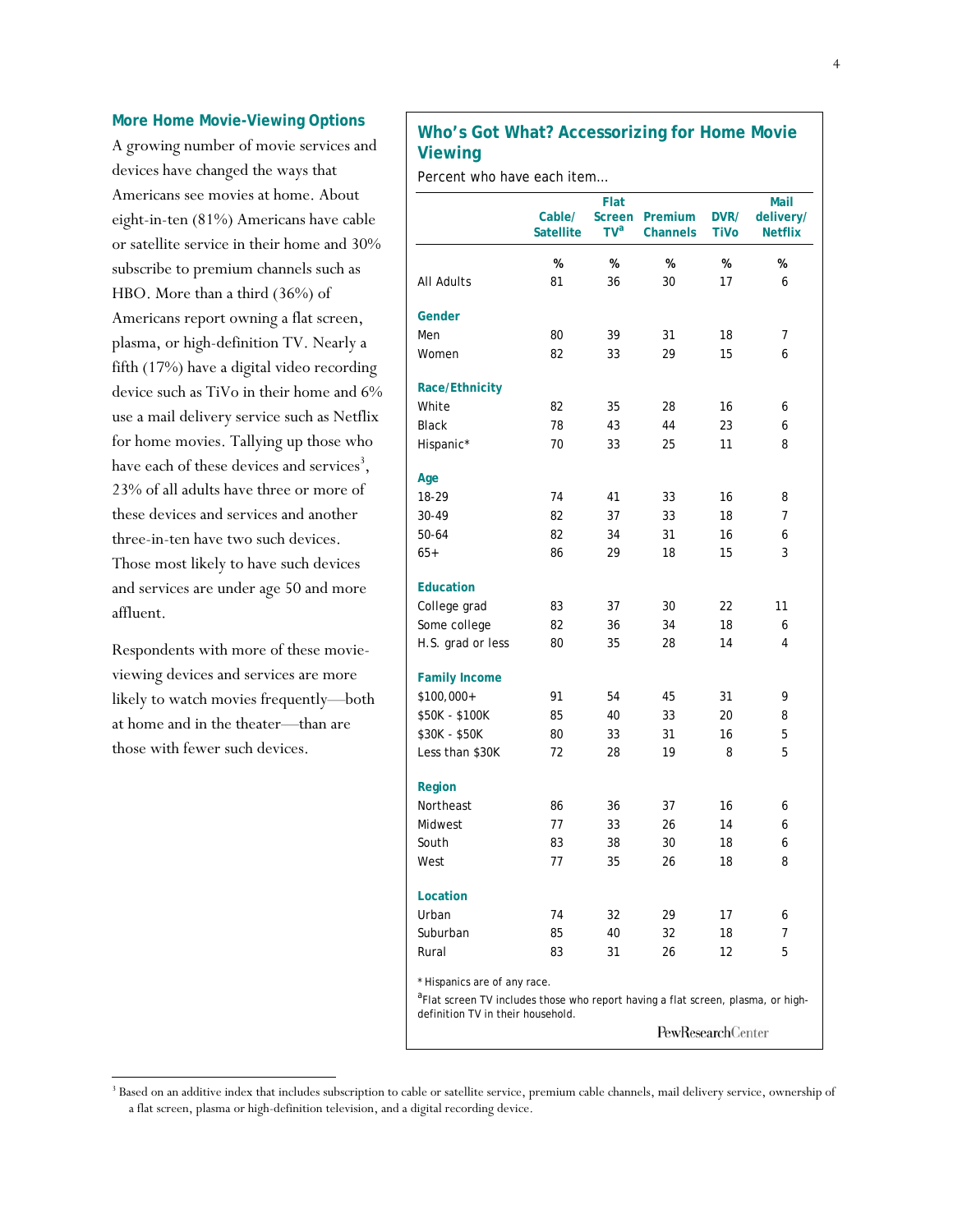## **I. Home-Viewing Much Preferred Over Theater-Viewing**

Three-quarters of all adults prefer to watch movies at home, up 8 points since 1994. Not surprisingly, those who hardly ever go out to theaters have an even stronger preference for watching movies at home (87%). Among those who go out to the theater at least monthly, fourin-ten prefer the theater and a 56% majority prefer watching movies at home.

Home movie watching is a regular part of every week for about seven-in-ten (71%) adults. Those who watch movies in the theater are more likely than those who don't to also watch movies at home on a regular basis.

## **The Growing Preference for Home Movie-Watching**

|                                     | 1994 | 2006 |
|-------------------------------------|------|------|
|                                     | %    | %    |
| What is your favorite way to        |      |      |
| watch a movie?                      |      |      |
| Watch at home                       | 67   | 75   |
| Go out to a theater                 | 27   | 21   |
| Depends on movie (vol.)             | 4    | 2    |
| Don't like movies (vol.)/Don't know | 2    | 2    |
|                                     | 100  | 100  |

| <b>Movies</b>                 |                      |          |                | ັ                                                                      |
|-------------------------------|----------------------|----------|----------------|------------------------------------------------------------------------|
|                               | All<br><b>Adults</b> | Monthly+ | monthly        | -Frequency Go Out to Movie Theater-<br>Less than Hardly ever/<br>never |
|                               | %                    | %        | %              | %                                                                      |
| Favorite way to watch a movie |                      |          |                |                                                                        |
| Watch at home                 | 75                   | 56       | 73             | 87                                                                     |
| Go out to a theater           | 21                   | 40       | 24             | 9                                                                      |
| Depends on movie (vol.)       | 2                    | 3        | $\overline{2}$ | 1                                                                      |
| Don't like movies (vol.)/     |                      |          |                |                                                                        |
| Don't know                    | 2                    | 1        | 1              | 3                                                                      |
|                               | 100                  | 100      | 100            | 100                                                                    |
| Number of respondents         | 2,250                | 541      | 673            | 1,028                                                                  |
|                               |                      |          |                | <b>PewResearchCenter</b>                                               |

# **Even Frequent Theater-Goers Prefer Home-Viewing of**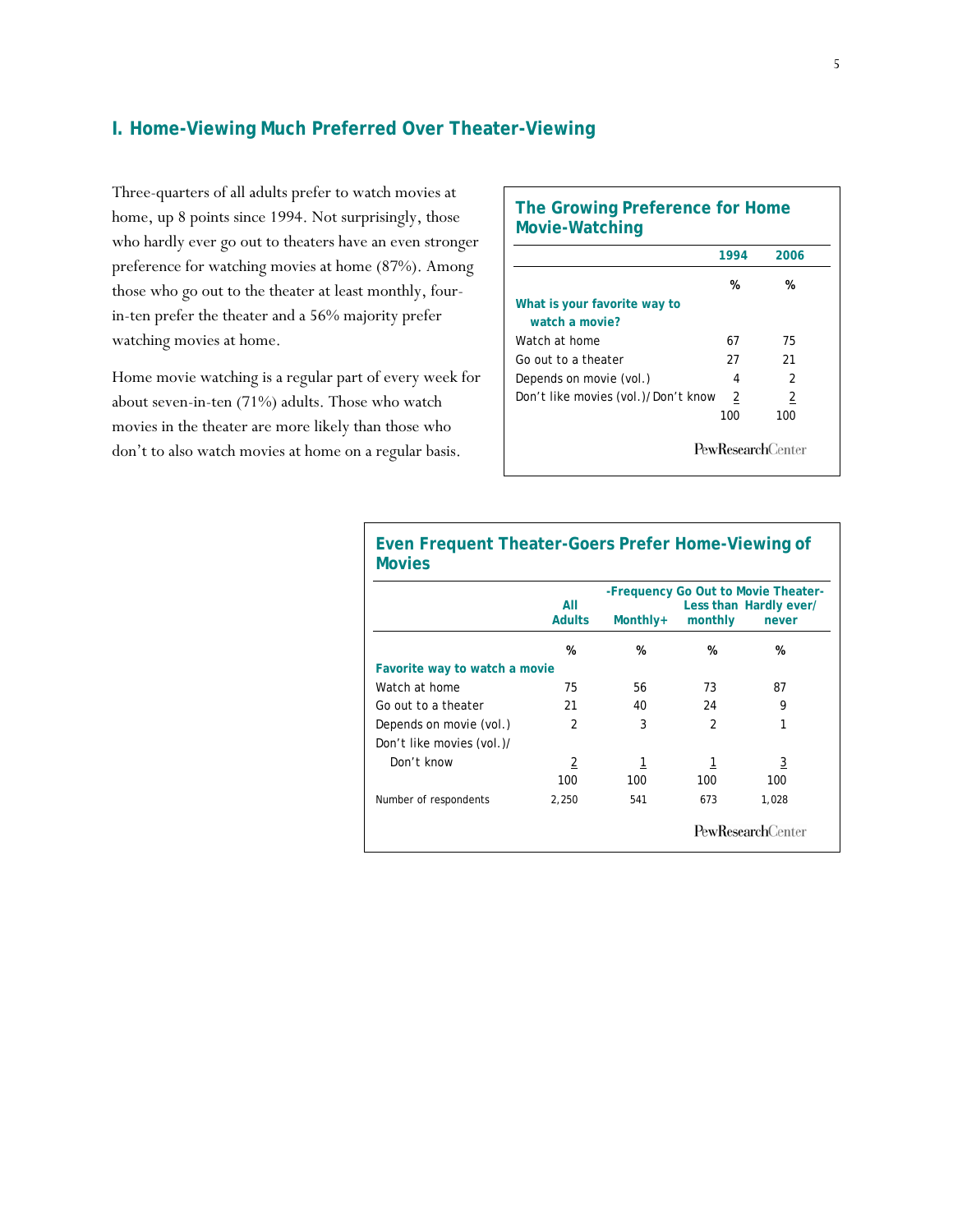Preference for theater-viewing of movies is down among all major demographic groups, but it is down most sharply among the young and more affluent.

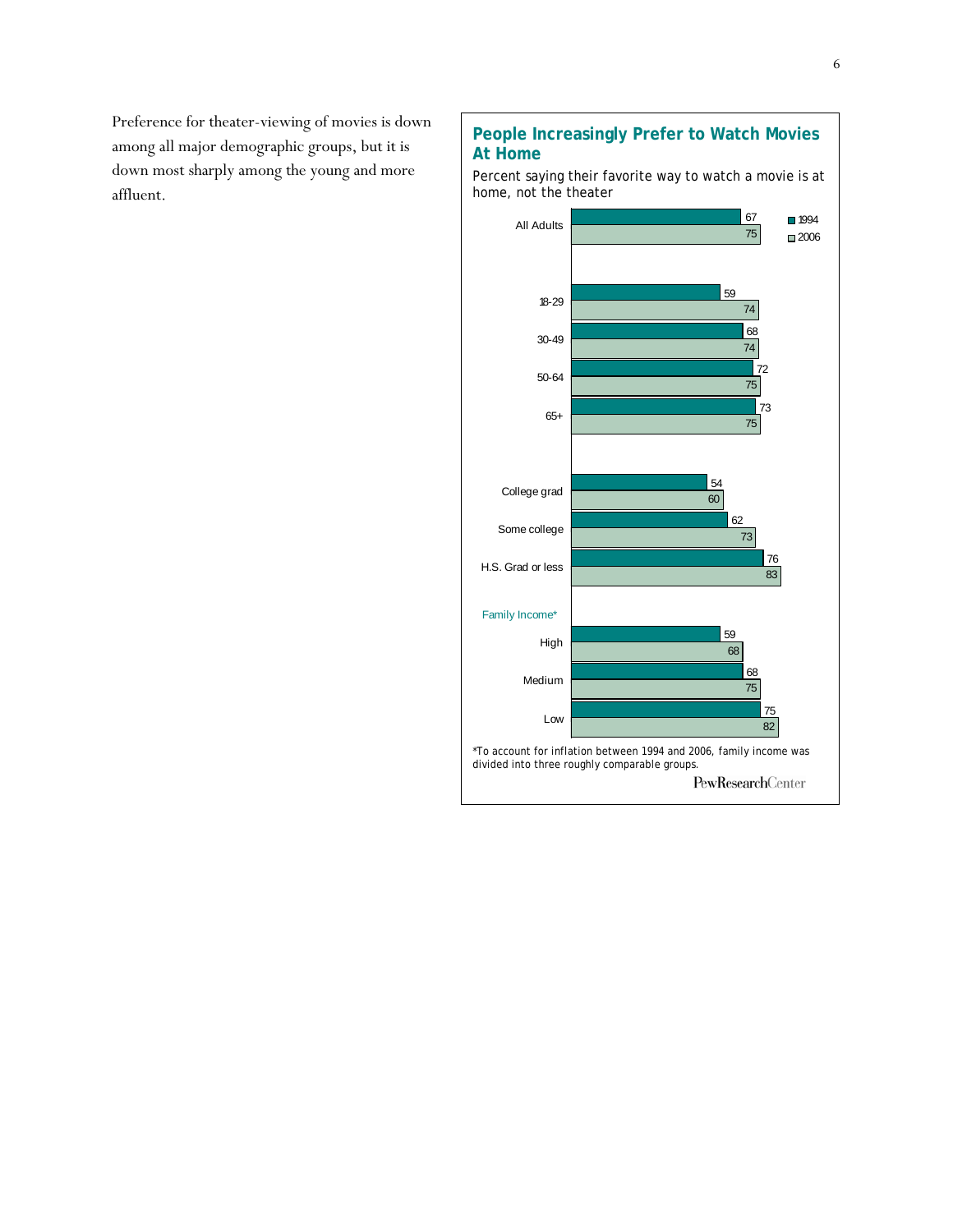A lot has changed in home movie-viewing options and services since the mid 1990's. The Pew survey asked people if they have any of the following: cable or satellite service, premium cable channels, a mail delivery service for movies, a flat screen, plasma or high-definition television, and a digital recording device<sup>4</sup>.

Tallying up those who have each of these devices and services<sup>5</sup>, 23% of all adults have three or more of these devices and services and another three-in-ten have two such devices. Older adults are less likely to have these devices and services at home. Only about 14% of adults ages 65 and older have three or more of these devices and services at home, compared with 25% among those under age 30. Blacks have more of these devices and services than do either whites or Hispanics. Not surprisingly, those with higher incomes are more likely to have these devices and services. Fully 44% of those earning \$100,000 and up have three or more, compared with 14% of those earning under \$30,000 a year.

l

## **More TV & Movie-Viewing Devices in Homes of Younger, More Affluent Adults**

Index of devices and services for home TV and movie viewing

|                       | $3 - 5$<br><b>Items</b> | $\overline{2}$<br><b>Items</b> | 1<br>Item | <b>Broadcast</b><br><b>TV only</b> |
|-----------------------|-------------------------|--------------------------------|-----------|------------------------------------|
|                       | %                       | %                              | %         | %                                  |
| <b>All Adults</b>     | 23                      | 30                             | 34        | $13 = 100$                         |
| Age                   |                         |                                |           |                                    |
| 18-29                 | 25                      | 30                             | 26        | $19 = 100$                         |
| 30-49                 | 27                      | 28                             | 33        | $12 = 100$                         |
| 50-64                 | 20                      | 34                             | 36        | $10=100$                           |
| $65+$                 | 14                      | 30                             | 45        | $11 = 100$                         |
| <b>Race/Ethnicity</b> |                         |                                |           |                                    |
| White                 | 21                      | 30                             | 36        | $13 = 100$                         |
| <b>Black</b>          | 32                      | 31                             | 23        | $14 = 100$                         |
| Hispanic*             | 19                      | 23                             | 37        | $21 = 100$                         |
| <b>Family Income</b>  |                         |                                |           |                                    |
| $$100,000+$           | 44                      | 31                             | 19        | $6 = 100$                          |
| \$50K - \$100K        | 27                      | 34                             | 31        | $8 = 100$                          |
| \$30K - \$50K         | 21                      | 30                             | 36        | $13 = 100$                         |
| Less than \$30K       | 14                      | 23                             | 42        | $21 = 100$                         |

service, premium cable channels, mail delivery service for movies, ownership of a flat screen, plasma or high-definition television, and a digital recording device. \*Hispanics are of any race

PewResearchCenter

<sup>4</sup> Media reports indicate that some people also obtain "pirated" movie DVDs which they view at home; the Pew survey did not ask respondents about this phenomenon.

<sup>&</sup>lt;sup>5</sup> Based on an additive index that includes subscription to cable or satellite service, premium cable channels, mail delivery service for movies, ownership of a flat screen, plasma or high-definition television, and a digital recording device.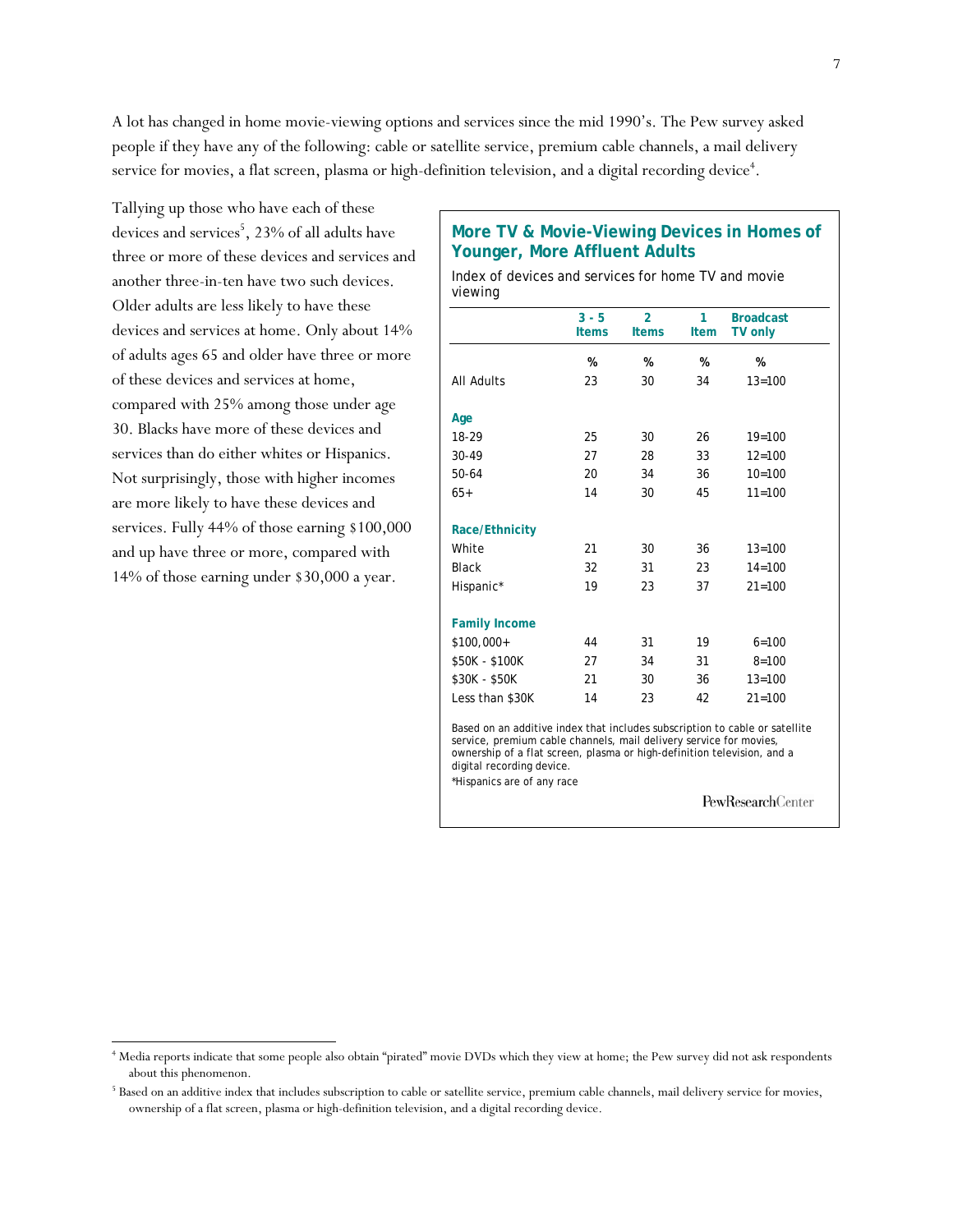## **II. Movie Theater Audience Slipping Away in Key Demographic Groups**

About a quarter (26%) of Americans report going to the movie theater at least monthly; another three-in-ten report going less frequently; and 44% say they never or hardly ever go to a theater. Theater-going is down since 1995 by five percentage points among all adults, and down even more sharply among younger, more educated, and more affluent adults.

About four-in-ten (43%) adults under age 30 say they go out to the movies once a month or more, down 13 points since 1995. Both college graduates (down 8 points) and those with some college education (down 12 points) are going out to movies less often. Four-in-ten of those with higher family incomes went out to the movies at least monthly in 1995; that figure is down to 31% today.

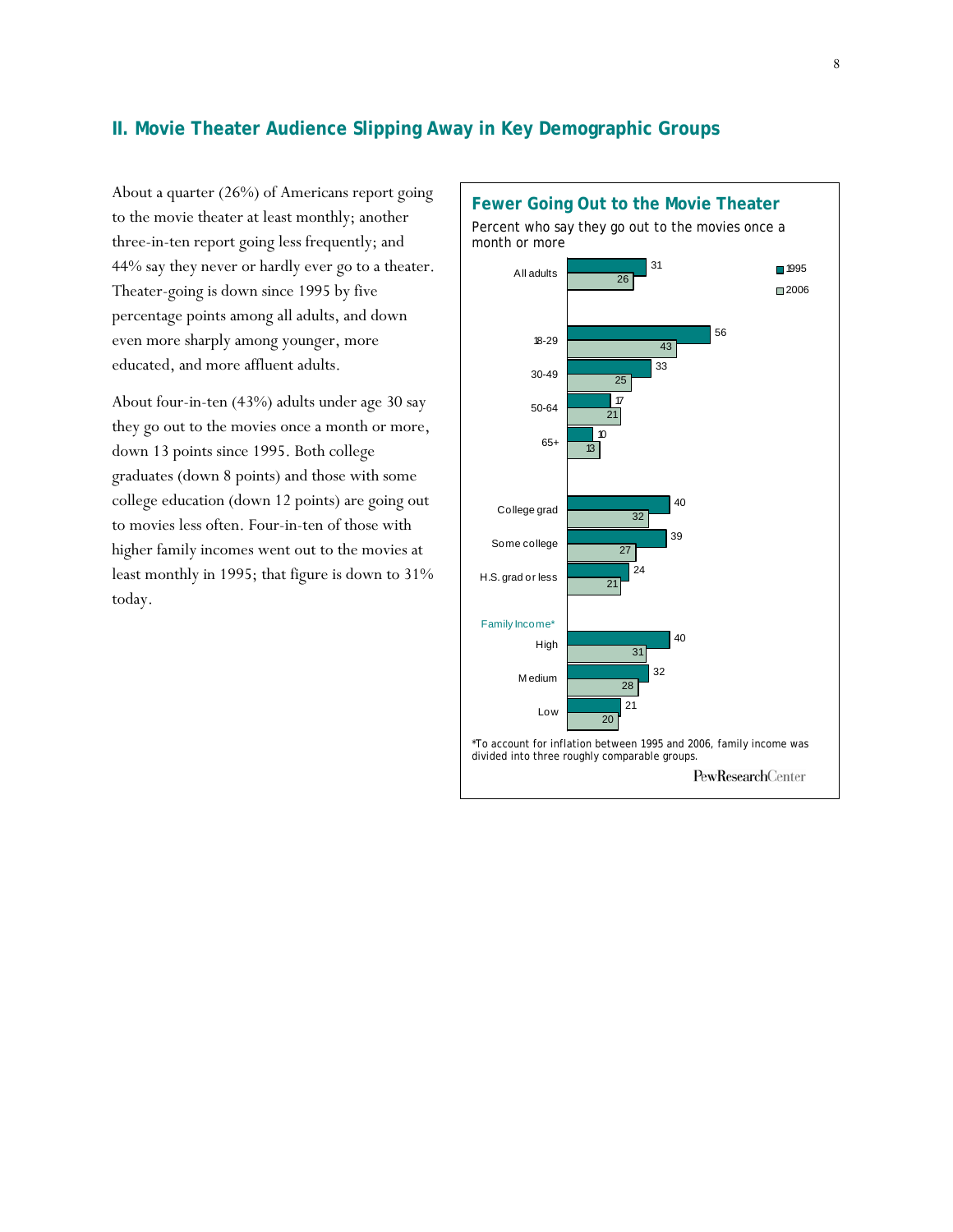## **Who's in the Theater-going Audience?**

A majority of adults (56%) go to the movie theater at least occasionally. Theater-goers are more likely to be young, college educated, and more affluent. Men are more likely to go to the theaters than are women. Blacks, whites, and Hispanics are about equally likely to go out to a movie. Rural residents are less likely than their counterparts in urban or suburban areas to go to the theater.

More than four-in-ten (44%) Americans say that they never or hardly ever go to the theater. Fully 67% of older adults (ages 65 and older) say this, as do more than half (57%) of those with family incomes under \$30,000.

| Go out<br>to movies          | <b>Ever</b><br>go out | <b>Hardly ever</b><br>or never | Don't<br>know            | Ν     |
|------------------------------|-----------------------|--------------------------------|--------------------------|-------|
|                              | %                     | %                              | %                        |       |
| All Adults                   | 56                    | 44                             | $* = 100$                | 2,250 |
| Gender                       |                       |                                |                          |       |
| Men                          | 58                    | 41                             | $1 = 100$                | 1,038 |
| Women                        | 52                    | 48                             | $* = 100$                | 1,212 |
| <b>Race/Ethnicity</b>        |                       |                                |                          |       |
| White                        | 55                    | 45                             | $* = 100$                | 1,842 |
| <b>Black</b>                 | 55                    | 44                             | $1 = 100$                | 234   |
| Hispanic*                    | 53                    | 45                             | $2 = 100$                | 239   |
| Age                          |                       |                                |                          |       |
| 18-29                        | 70                    | 30                             | $* = 100$                | 332   |
| 30-49                        | 61                    | 39                             | $* = 100$                | 799   |
| 50-64                        | 51                    | 49                             | $* = 100$                | 580   |
| $65+$                        | 33                    | 67                             | $0 = 100$                | 484   |
| <b>Education</b>             |                       |                                |                          |       |
| College grad                 | 71                    | 29                             | $* = 100$                | 703   |
| Some college                 | 59                    | 41                             | $* = 100$                | 526   |
| H.S. grad or less            | 45                    | 54                             | $1 = 100$                | 1,004 |
| <b>Family Income</b>         |                       |                                |                          |       |
| \$100,000+                   | 71                    | 28                             | $1 = 100$                | 273   |
| \$50K - \$100K               | 63                    | 37                             | $0 = 100$                | 584   |
| \$30K - \$50K                | 58                    | 42                             | $0 = 100$                | 469   |
| Less than \$30K              | 43                    | 57                             | $* = 100$                | 561   |
| Region                       |                       |                                |                          |       |
| Northeast                    | 56                    | 43                             | $1 = 100$                | 421   |
| Midwest                      | 58                    | 42                             | $* = 100$                | 541   |
| South                        | 52                    | 48                             | $* = 100$                | 834   |
| West                         | 56                    | 44                             | $0 = 100$                | 454   |
| Location                     |                       |                                |                          |       |
| Urban                        | 59                    | 40                             | $1 = 100$                | 682   |
| Suburban                     | 55                    | 45                             | $* = 100$                | 1,092 |
| Rural                        | 49                    | 51                             | $* = 100$                | 476   |
| * Hispanics are of any race. |                       |                                |                          |       |
|                              |                       |                                | <b>PewResearchCenter</b> |       |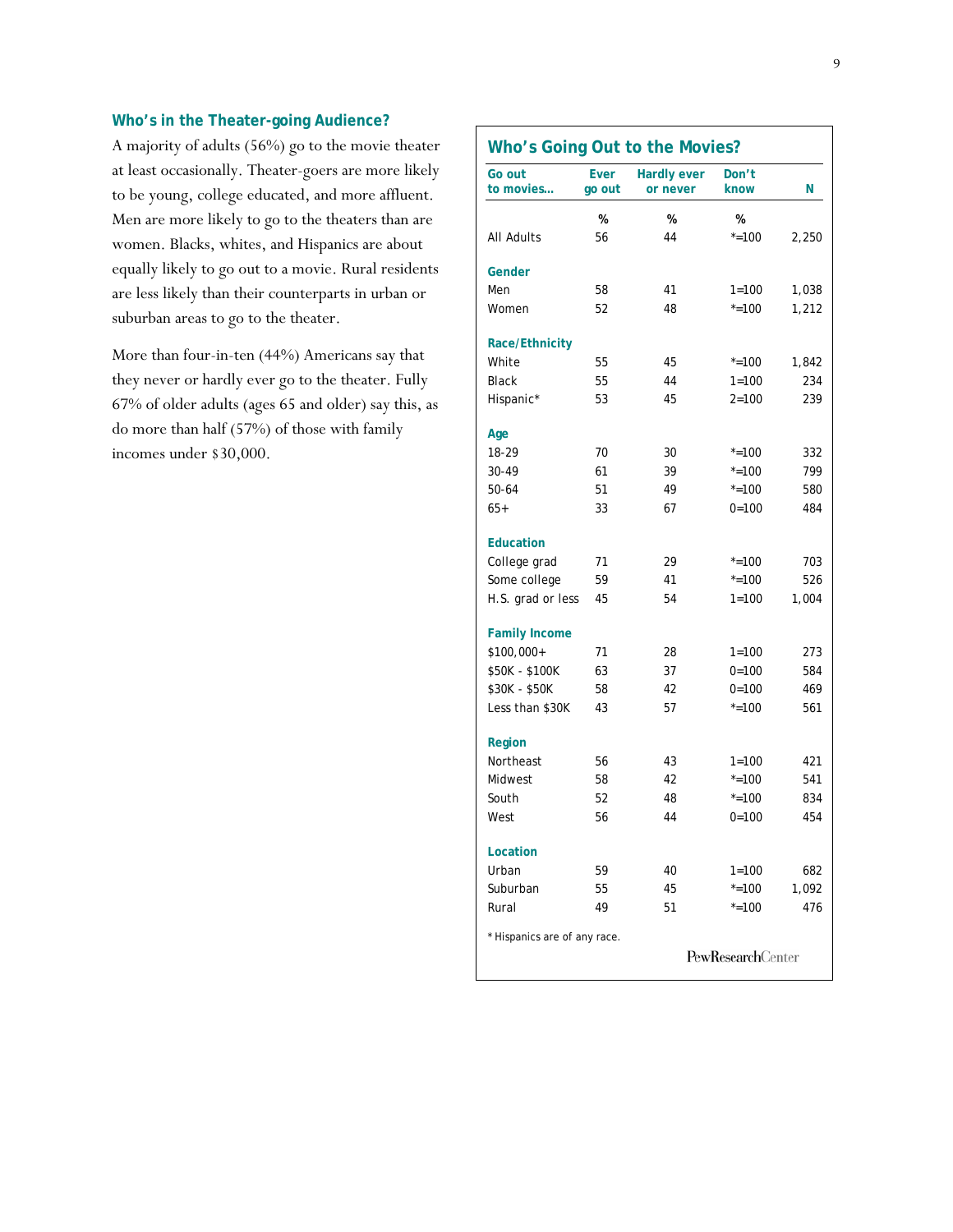#### **Who's Pining for More Movies in the Theater?**

Those who currently attend movies in the theater are split as to whether they would like to do so more often. A 52% majority of those who go to theaters at least occasionally have no desire to do so more than they do already, while 47% would like to go to theaters more often.

Among theater-goers, those in their middle adult years (ages 30 to 64) are most likely to say they want to go to theaters more often. Men and women are about equally likely to want to go out to movies more often. Those with higher education are more likely than those with less education to want to see movies in the theater more often. The desire to go

## **Theater-Goers Have Mixed Desires Over Whether to Go Out to Movies More Often**

| Go out to movies                                       | Ever go<br>out | Hardly ever/<br>never    |
|--------------------------------------------------------|----------------|--------------------------|
|                                                        | %              | %                        |
| Would you like to go out to<br>the movie theater more? |                |                          |
| Yes                                                    | 47             | 26                       |
| No                                                     | 52             | 73                       |
| Don't know                                             | 1              | 1                        |
|                                                        | 100            | 100                      |
| Number of respondents                                  | 1,214          | 1,028                    |
|                                                        |                | <b>PewResearchCenter</b> |

out to the theaters more often does not vary significantly by income groups.

For the most part, those who have already voted with their seats by staying out of movie theaters have little inclination to change their ways; just 26% of those who hardly ever go to the theater say they would like to do so more often.

Those who want to go out to the movies more often point to time constraints (30%) and expense (29%) as the two top reasons that keep them from doing so. In response to this open-ended question, some also mention logistical concerns such as the need for babysitting (13%), problems getting to the theater (6%) or health problems (3%). Just 7% complain about the choice of movies and 1% mention the ease of watching movies at home. Also, 9% say the reason they don't go to the movie theaters more often is that they have no one to go with.

### **In Their Own Words: Time, Cost Keep Potential Audience from Going to Theaters More Often**

Open-ended reasons they don't go out to the movies more often

|                                                                                                                                                                                                                                              | Among those who<br>would like to go<br>out to movies more |  |
|----------------------------------------------------------------------------------------------------------------------------------------------------------------------------------------------------------------------------------------------|-----------------------------------------------------------|--|
|                                                                                                                                                                                                                                              |                                                           |  |
|                                                                                                                                                                                                                                              | %                                                         |  |
| Time constraints                                                                                                                                                                                                                             | 30                                                        |  |
| Expense                                                                                                                                                                                                                                      | 29                                                        |  |
| Childcare                                                                                                                                                                                                                                    | 13                                                        |  |
| No one to go with                                                                                                                                                                                                                            | 9                                                         |  |
| Poor movie selection                                                                                                                                                                                                                         | 7                                                         |  |
| Getting to the theater                                                                                                                                                                                                                       | 6                                                         |  |
| Inconvenience, hassle                                                                                                                                                                                                                        | 3                                                         |  |
| Health or physical problems                                                                                                                                                                                                                  | 3                                                         |  |
| Theater experience, people talking, etc.                                                                                                                                                                                                     | $\overline{2}$                                            |  |
| Movies don't interest me                                                                                                                                                                                                                     | 1                                                         |  |
| Too tired                                                                                                                                                                                                                                    | 1                                                         |  |
| Easier to watch at home                                                                                                                                                                                                                      | 1                                                         |  |
| Movie content (sex, language, violence)                                                                                                                                                                                                      | ÷                                                         |  |
| Other/None                                                                                                                                                                                                                                   | 3                                                         |  |
| Don't know                                                                                                                                                                                                                                   | 2                                                         |  |
| Based on 831 respondents who say they would like to go out to<br>the movie theater more often. Figures add to more than 100%<br>due to multiple responses.<br>$D_{\alpha\alpha\beta}D_{\alpha\alpha\beta\gamma}$ and $C_{\alpha\beta\gamma}$ |                                                           |  |

**PewResearch**Center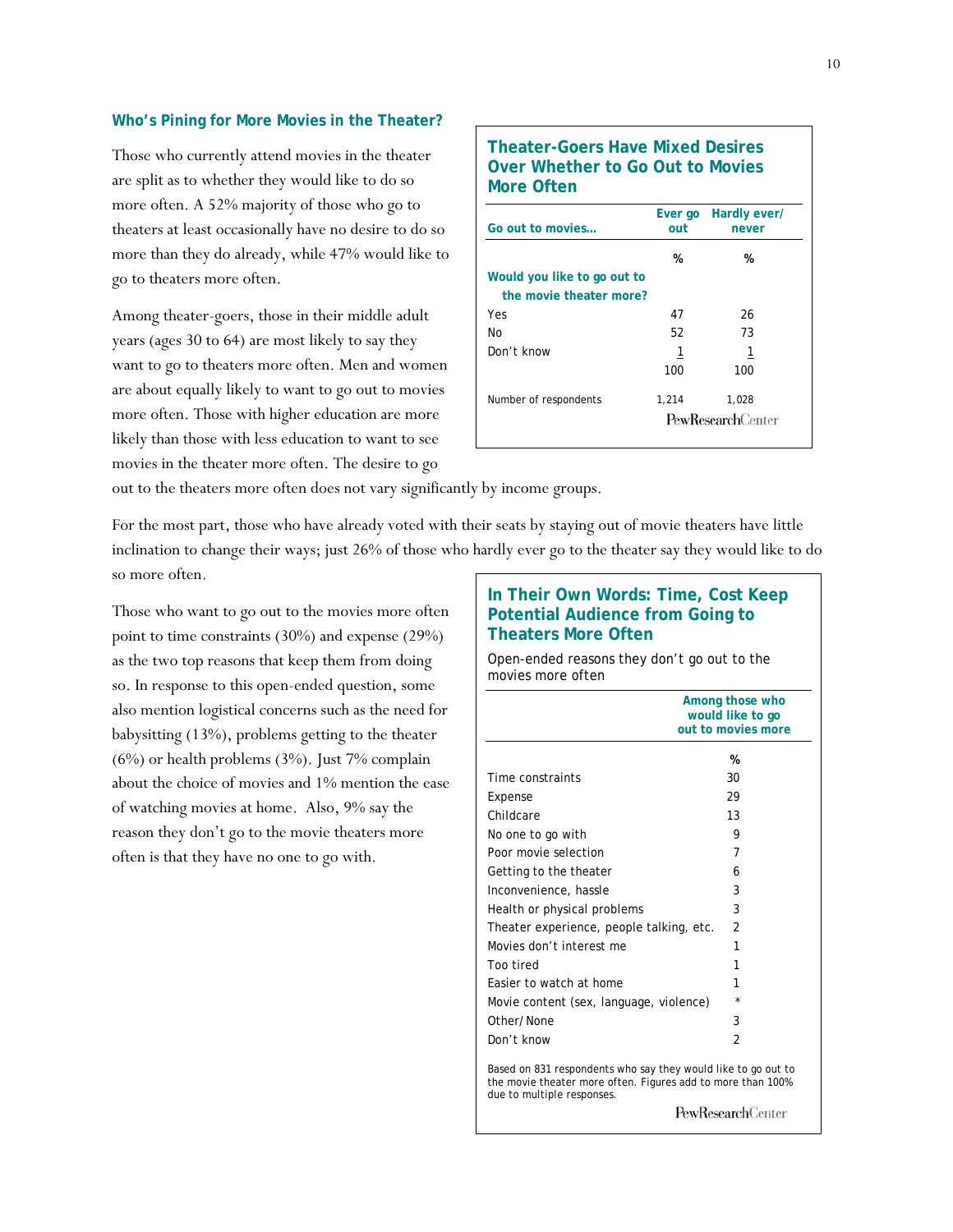#### **What Keeps Potential Viewers Out of the Theater?**

The lineup of reasons people give for staying away from theaters changes somewhat when respondents are asked to consider a list of possible reasons rather than asked to respond to an open-ended question. In response to a list of seven possible reasons, being too busy was cited most often, followed closely by there being too few good movies to see. A majority of theatergoers also cite costs and the ease of waiting for the DVD as reasons they don't go out to the movies more frequently.

The reasons people say keep them out of theaters vary for frequent and less

frequent theater-goers. Those going out to theaters at least monthly are more likely than less frequent theatergoers to cite the press of time and the lack of good movies. Among those going out to the theaters less than monthly, the ease of waiting for the DVD is the most frequently cited reason for not going to the theaters more often.

Among those who report a desire to go out to theaters more frequently, lack of time and cost are more likely to be cited as reasons they don't go out to the movies more often. Among those who say they have little desire to go to the theaters more often, the ease of waiting for the DVD is the most oft-cited reason.

## **Is This a Reason You Don't Go to the Theater More Often?**

Percent saying each is a reason they don't go to the theater more often

|                                                         | --Frequency Go Out to Movie Theater--<br>Less than<br>Hardly ever/ |         |                                 |  |
|---------------------------------------------------------|--------------------------------------------------------------------|---------|---------------------------------|--|
|                                                         | Monthly+                                                           | monthly | never go out                    |  |
|                                                         | %                                                                  | %       | %                               |  |
| Reasons you don't go out to<br>movie theater more often |                                                                    |         |                                 |  |
| Just too busy                                           | 63                                                                 | 57      | 49                              |  |
| Too few good movies to see                              | 61                                                                 | 56      | 51                              |  |
| Cost                                                    | 53                                                                 | 57      | 54                              |  |
| Easier to wait for DVD                                  | 48                                                                 | 59      | 66                              |  |
| Inconvenience of show times                             | 21                                                                 | 24      | 27                              |  |
| Hassles of driving and                                  |                                                                    |         |                                 |  |
| parking                                                 | 21                                                                 | 24      | 32                              |  |
| Don't like the theater                                  | 16                                                                 | 19      | 38                              |  |
| Number of respondents                                   | 274                                                                | 323     | 501<br><b>PewResearchCenter</b> |  |

## **Is This a Reason You Don't Go to the Theater More Often?**

Percent saying each is a reason they don't go to the theater more often

|                                                       | -Go to movie theater-    |         |  |
|-------------------------------------------------------|--------------------------|---------|--|
|                                                       | Want to                  | Don't   |  |
|                                                       | go more                  | want to |  |
|                                                       | %                        | %       |  |
| Reasons you don't go out to                           |                          |         |  |
| movie theater more often                              |                          |         |  |
| Just too busy                                         | 66                       | 49      |  |
| Cost                                                  | 60                       | 52      |  |
| Easier to wait for DVD                                | 55                       | 61      |  |
| Too few good movies to see                            | 55                       | 55      |  |
| Inconvenience of show times<br>Hassles of driving and | 26                       | 23      |  |
| parking                                               | 23                       | 29      |  |
| Don't like the theater                                | 10                       | 37      |  |
| Number of respondents                                 | 401                      | 691     |  |
|                                                       | <b>PewResearchCenter</b> |         |  |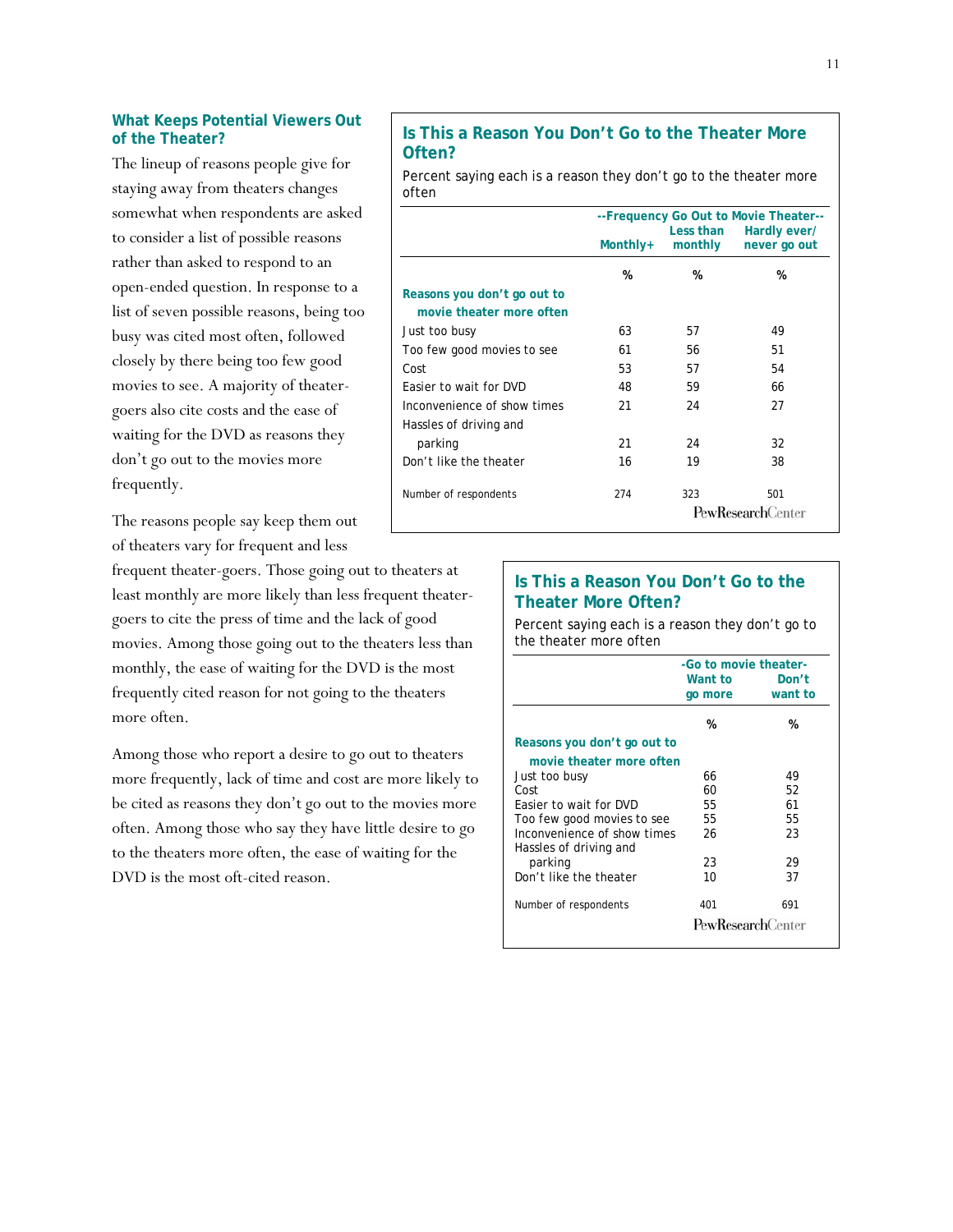## **III. Movies at Home**

About seven-in-ten (71%) adults say they watch a movie at home at least weekly, while 23% say they do so less often than that, and just 6% say they hardly ever or never watch movies at home.

Home movie-viewing is a weekly habit both among a majority of those who go to movies in the theater as well as among those who almost never do so. Threequarters of those who go out to the theaters at least occasionally and two-thirds of those who hardly ever or never go out to movies watch a movie at home at least weekly on either broadcast, cable, DVD, or pay-perview.

## **A Majority of Americans Watch Movies at Home Every Week**

How often people watch movies on…

|                                                                                               | Broad-<br>cast or<br>Cable TV | DVD or<br>Pay-per-<br>view* | <b>Movies</b><br>at home--<br>any source |
|-----------------------------------------------------------------------------------------------|-------------------------------|-----------------------------|------------------------------------------|
|                                                                                               | %                             | %                           | %                                        |
| Once a week or more                                                                           | 57                            | 50                          | 71                                       |
| Every few weeks                                                                               | 10                            | 14                          | 11                                       |
| Once a month                                                                                  | 8                             | 10                          | 6                                        |
| Every few months                                                                              | 4                             | 7                           | 4                                        |
| Less often                                                                                    | 4                             | 4                           | $\mathfrak{p}$                           |
| Hardly ever or never                                                                          | 16                            | 14                          | 6                                        |
| Don't have (vol.)/Don't know                                                                  | 1                             | 1                           | 0                                        |
|                                                                                               | 100                           | 100                         | 100                                      |
| *Based on combined frequency of watching movies on DVD and watching movies<br>on pay-per-view |                               |                             |                                          |
|                                                                                               |                               |                             | <b>PewResearch</b> Center                |

## **Home Movie Audience Goes Beyond Theater-goers**

Frequency of watching movies on either broadcast, cable, DVD, or pay-per-view by frequency of going out to the movies

| --- Go out to movies ---<br>Hardly ever/ |       |  |
|------------------------------------------|-------|--|
| Ever go                                  | never |  |
| %                                        | %     |  |
| 75                                       | 66    |  |
| 13                                       | 9     |  |
| 5                                        | 8     |  |
| 3                                        | 4     |  |
| 2                                        | 2     |  |
| 2                                        | 11    |  |
| 0                                        | 0     |  |
| 100                                      | 100   |  |
| 1,214                                    | 1,028 |  |
| <b>PewResearchCenter</b>                 |       |  |
|                                          |       |  |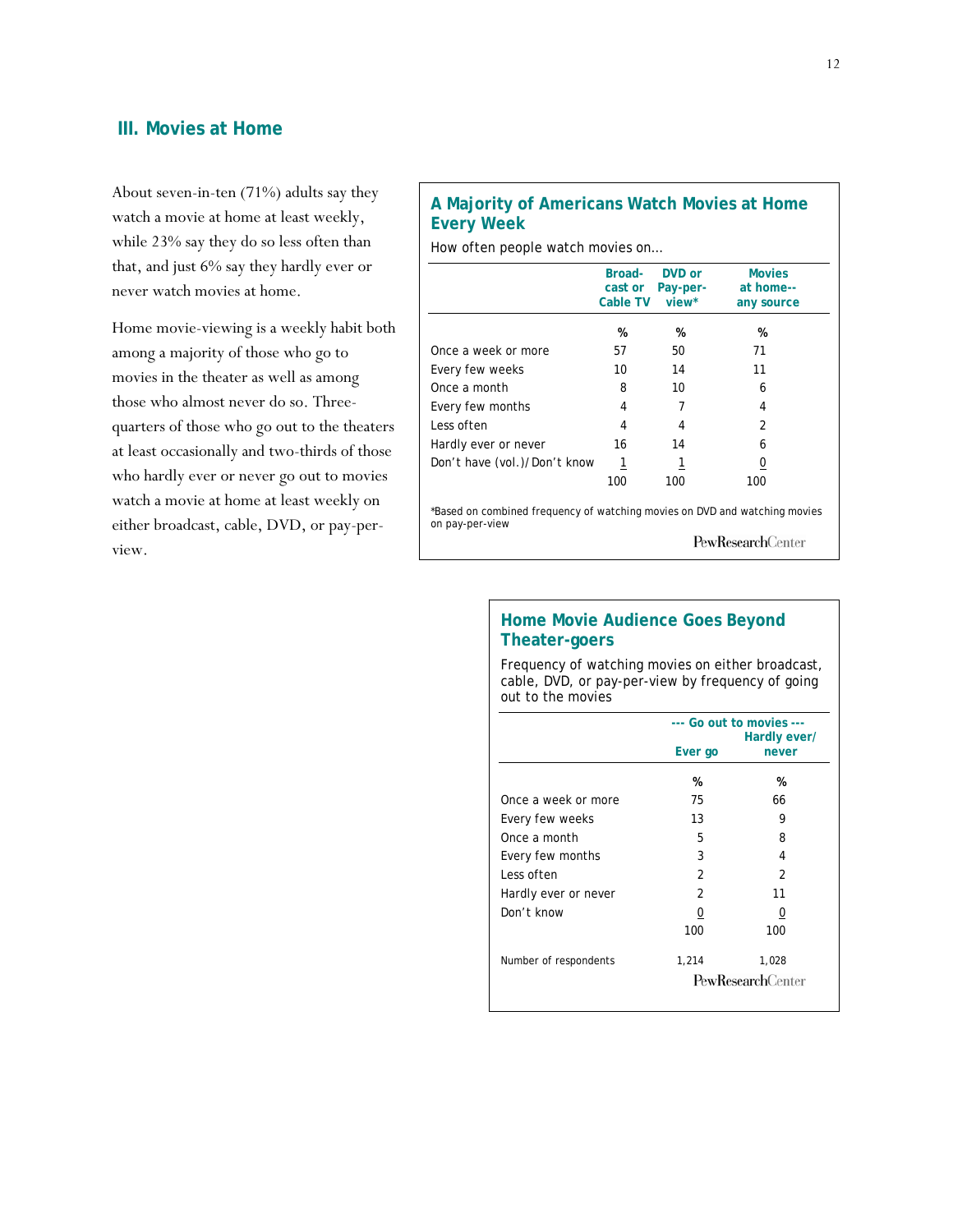Those regularly watching movies at home tend to be younger, male, less educated and somewhat less affluent. Blacks and Hispanics watch movies at home more often than do whites.

Younger adults (under 30) are watching more movies at home on DVD or payper-view; older adults watch more movies on broadcast TV or cable channels.

## **Weekly Viewers of Movies at Home**

Percent who report watching a movie once a week or more on broadcast/cable or DVD/Pay-per-view

|                                                                                                                                           | Broad-<br>cast or<br><b>Cable TV</b> | DVD or<br>Pay-per-<br>View <sup>a</sup> | <b>Movies</b><br>at home--<br>any source |
|-------------------------------------------------------------------------------------------------------------------------------------------|--------------------------------------|-----------------------------------------|------------------------------------------|
|                                                                                                                                           | %                                    | %                                       | %                                        |
| All adults watching weekly                                                                                                                | 57                                   | 50                                      | 71                                       |
| Gender                                                                                                                                    |                                      |                                         |                                          |
| Men                                                                                                                                       | 60                                   | 52                                      | 73                                       |
| Women                                                                                                                                     | 55                                   | 48                                      | 69                                       |
| Race/Ethnicity                                                                                                                            |                                      |                                         |                                          |
| White                                                                                                                                     | 56                                   | 49                                      | 69                                       |
| <b>Black</b>                                                                                                                              | 67                                   | 55                                      | 76                                       |
| Hispanic*                                                                                                                                 | 63                                   | 58                                      | 77                                       |
| Age                                                                                                                                       |                                      |                                         |                                          |
| 18-29                                                                                                                                     | 62                                   | 70                                      | 82                                       |
| 30-49                                                                                                                                     | 58                                   | 55                                      | 74                                       |
| 50-64                                                                                                                                     | 57                                   | 40                                      | 66                                       |
| 65 and older                                                                                                                              | 53                                   | 26                                      | 59                                       |
| <b>Education</b>                                                                                                                          |                                      |                                         |                                          |
| College grad                                                                                                                              | 49                                   | 44                                      | 64                                       |
| Some college                                                                                                                              | 56                                   | 56                                      | 73                                       |
| H.S. grad or less                                                                                                                         | 63                                   | 51                                      | 74                                       |
| <b>Family Income</b>                                                                                                                      |                                      |                                         |                                          |
| \$100,000+                                                                                                                                | 51                                   | 48                                      | 65                                       |
| \$50K - \$100K                                                                                                                            | 57                                   | 52                                      | 70                                       |
| \$30K - \$50K                                                                                                                             | 60                                   | 52                                      | 74                                       |
| Less than \$30K                                                                                                                           | 59                                   | 52                                      | 73                                       |
| Region                                                                                                                                    |                                      |                                         |                                          |
| Northeast                                                                                                                                 | 57                                   | 46                                      | 68                                       |
| Midwest                                                                                                                                   | 55                                   | 50                                      | 69                                       |
| South                                                                                                                                     | 61                                   | 50                                      | 73                                       |
| West                                                                                                                                      | 55                                   | 52                                      | 72                                       |
| Location                                                                                                                                  |                                      |                                         |                                          |
| Urban                                                                                                                                     | 54                                   | 53                                      | 70                                       |
| Suburban                                                                                                                                  | 58                                   | 48                                      | 70                                       |
| Rural                                                                                                                                     | 63                                   | 49                                      | 76                                       |
| <sup>a</sup> Includes combined frequency of watching movies on DVD and watching movies<br>on pay-per-view<br>* Hispanics are of any race. |                                      |                                         |                                          |
|                                                                                                                                           |                                      |                                         | PewResearchCenter                        |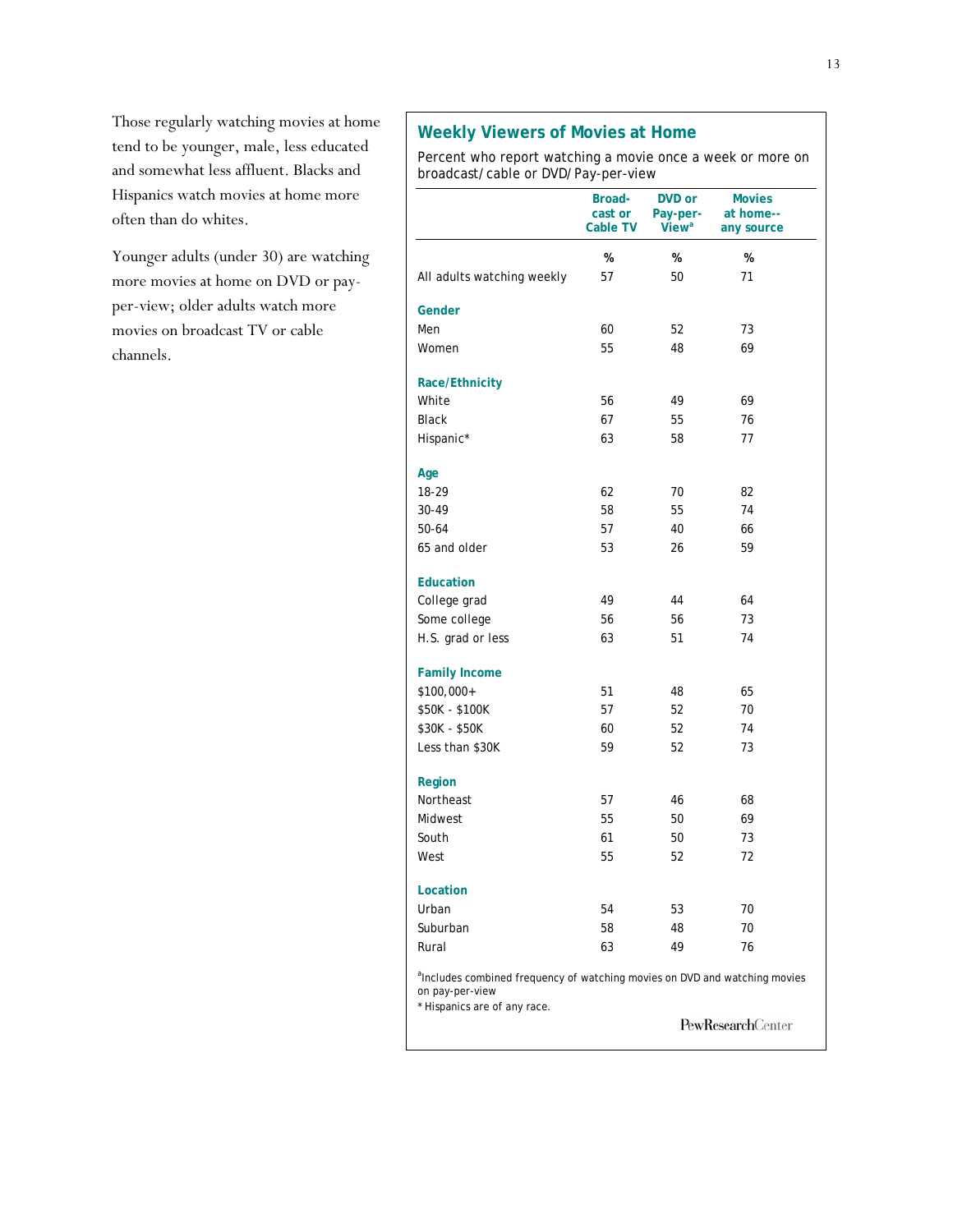#### **DVDs Favored Mode For Movies at Home**

When it comes to home movie watching, most prefer watching movies on DVD. More than half (56%) prefer to watch movies on DVD, while 37% prefer watching what's on cable or broadcast TV and just 5% would rather see movies on pay-per-view. Those who rarely go out to movie theaters tilt in the opposite direction on this point; 48% prefer to watch movies on broadcast or cable while 45% prefer watching movies on DVD. Among theatergoers, the preference for watching DVDs over broadcast and cable is 65% to 29%.

Younger adults have a stronger preference than older adults for movies on DVD. Those under age 50 prefer DVDs to broadcast and cable movies by a margin of 65% to 27%. Those ages 50 and older take the opposite view, with 52% preferring to watch what's on cable or broadcast television and 42% preferring movies on DVD among this group. Those with more education and higher incomes also show a stronger preference for home movie-viewing on DVD.

## **A Majority Prefer Movies on DVD Over Broadcast or Pay-per-view**

What's your favorite way to watch a movie at home?

|                                                                                                                                  | <b>DVD</b> | TVI<br>Cable | Pay-<br>per-<br>view | Don't<br><b>Know</b>     |  |  |
|----------------------------------------------------------------------------------------------------------------------------------|------------|--------------|----------------------|--------------------------|--|--|
|                                                                                                                                  | %          | %            | %                    | %                        |  |  |
| All adults                                                                                                                       | 56         | 37           | 5                    | $2 = 100$                |  |  |
| <b>TV</b> reception                                                                                                              |            |              |                      |                          |  |  |
| Broadcast only                                                                                                                   | 73         | 20           | $\overline{2}$       | $5 = 100$                |  |  |
| Cable or satellite                                                                                                               | 52         | 41           | 5                    | $2 = 100$                |  |  |
| Premium channels                                                                                                                 | 48         | 42           | 9                    | $1 = 100$                |  |  |
| No premium channels                                                                                                              | 53         | 41           | $\overline{4}$       | $2 = 100$                |  |  |
|                                                                                                                                  |            |              |                      |                          |  |  |
| <b>Mail Delivery Service</b>                                                                                                     |            |              |                      |                          |  |  |
| Yes                                                                                                                              | 82         | 12           | 4                    | $2 = 100$                |  |  |
| No                                                                                                                               | 54         | 39           | 5                    | $2 = 100$                |  |  |
| <b>Flat Screen TV<sup>a</sup></b>                                                                                                |            |              |                      |                          |  |  |
| Yes                                                                                                                              | 56         | 36           | 7                    | $1 = 100$                |  |  |
| No                                                                                                                               | 56         | 37           | 4                    | $3 = 100$                |  |  |
| <b>Digital Video Recorder</b>                                                                                                    |            |              |                      |                          |  |  |
| Yes                                                                                                                              | 55         | 35           | 9                    | $1 = 100$                |  |  |
| No                                                                                                                               | 56         | 37           | 4                    | $3 = 100$                |  |  |
| <sup>a</sup> Flat screen TV includes those who report having a flat screen, plasma, or<br>high-definition TV in their household. |            |              |                      |                          |  |  |
|                                                                                                                                  |            |              |                      | <b>PewResearchCenter</b> |  |  |

Home viewing preferences vary somewhat depending on the movie services and devices in the household. Not surprisingly, those using a mail delivery service such as Netflix have a strong preference for movies on DVD. Those without cable or satellite service also have a strong preference for movies on DVD. Subscribers to premium cable channels prefer movies on DVD less strongly than their counterparts with basic cable.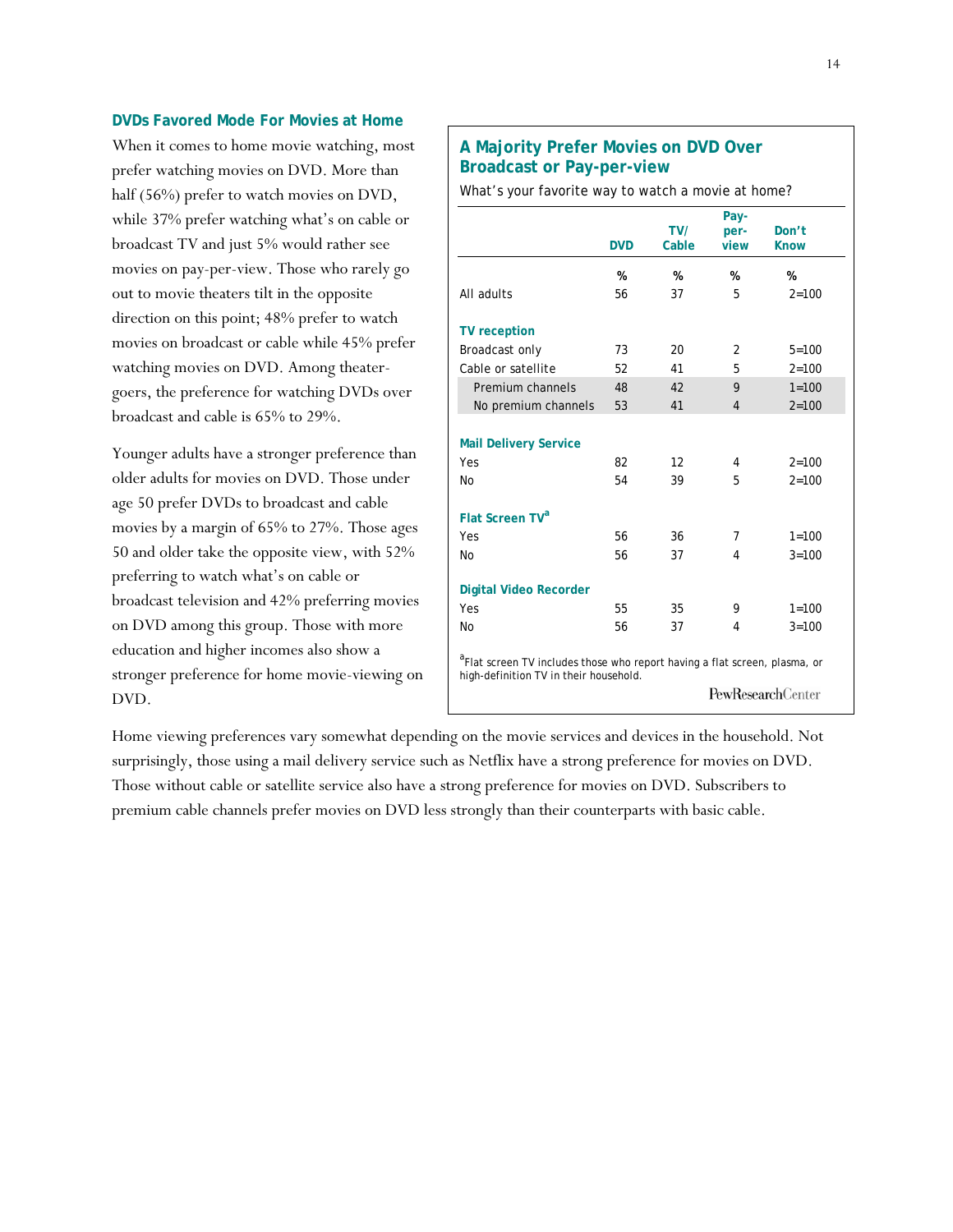## **IV. Movie-Viewing Regardless of Venue**

When asked if they are watching movies as often as they have in the past, a plurality (47%) of Americans report watching about the same number of movies, with the remainder split between watching more (24%) and fewer (28%) than before.

Movie-viewing habits over the past few years are judged in similar ways by both men and women, adults under and over age 50, and income groups.

## **A Plurality Judge Their Movie-Viewing Unchanged Over the Past Few Years**

Compared to a few years ago, are you watching more, fewer or about the same number of movies that you were then?

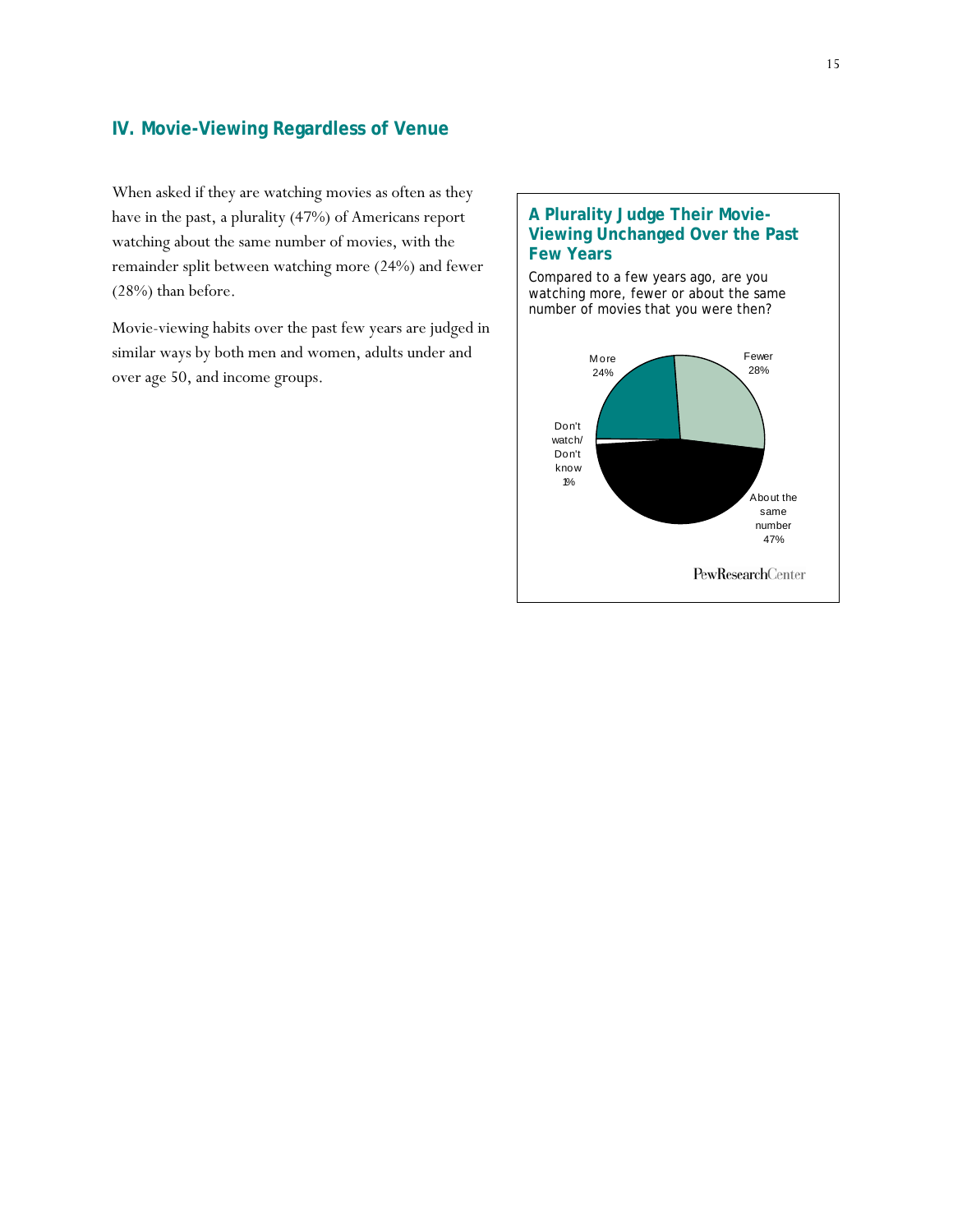#### **Reasons We Don't Watch More— Either At Home or Theater**

Most Americans cite a preference for other activities as a reason they don't watch movies more often—either at home or in the theater. When asked to consider a list of possible reasons and then report whether or not each is a reason they don't watch more movies, either at home or in the theater, 77% say they'd rather do other things in their free time. Other top reasons cited include being too busy, and a limited number of "good movies to see."

Older and younger adults report somewhat different reasons for their behavior. Younger adults are more likely than those ages 50 and older to say they are just too busy. Older adults are more likely to say that there is too much violence and sex in movies. Older adults also say they prefer television shows over movies and they are the age group most likely to say there are too few good movies to see.

#### **at Home or in the Theater?**  Percent saying each is a reason they don't watch more movies Rather do other things with free 77 time Just too busy 63 60 Too few good movies to see Too much violence for me 38 Like TV shows better 38 Too much sex for me 32 Rather email and use Internet 16 Rather play video games 7 All Ages Ages Ages 50 adults 18-29 30-49 and older  **% % % % Reasons you don't watch more movies**  Rather do other things 77 73 77 80 Just too busy 63 74 68 53 Too few good movies to see 60 48 57 69 Too much violence in movies 38 19 32 54 Like TV shows better 38 33 36 43 Too much sex in movies 32 17 27 44 Rather do email/Internet  $\begin{array}{cccc} 16 & 21 & 14 & 14 \\ \text{Rather play video names} & 6 & 16 & 6 \end{array}$ Rather play video games 6 316 316 Number of respondents 1,149 177 422 524 **PewResearchCenter**

#### **Video Games and the Movie Audience**

The rise of the gaming industry—through video consoles such as PlayStation or games played on the computer and through the internet—provide potential movie-viewers with more ways to spend free time. About 36% of all adults report that they play video games either on a video console, computer, or online. The figure rises to 62% among adults under 30. Three-quarters of men and 48% of women under the age of 30 play video games of this sort.

Game players are more likely to watch movies frequently—both at home and in the theater—than are those who don't play such games. This relationship holds even after taking age into account; game players under age 30 are more likely than their non game-playing peers to watch movies.

Game players are just as likely as those who don't play such games to prefer watching movies at home over going out to the theater. Among those who play video games, the top reason for not going to the theaters more often is the ease of waiting for the DVD; 64% of game players cite this as a reason compared with 55% among those

## **Is This a Reason You Don't Watch More Movies Either**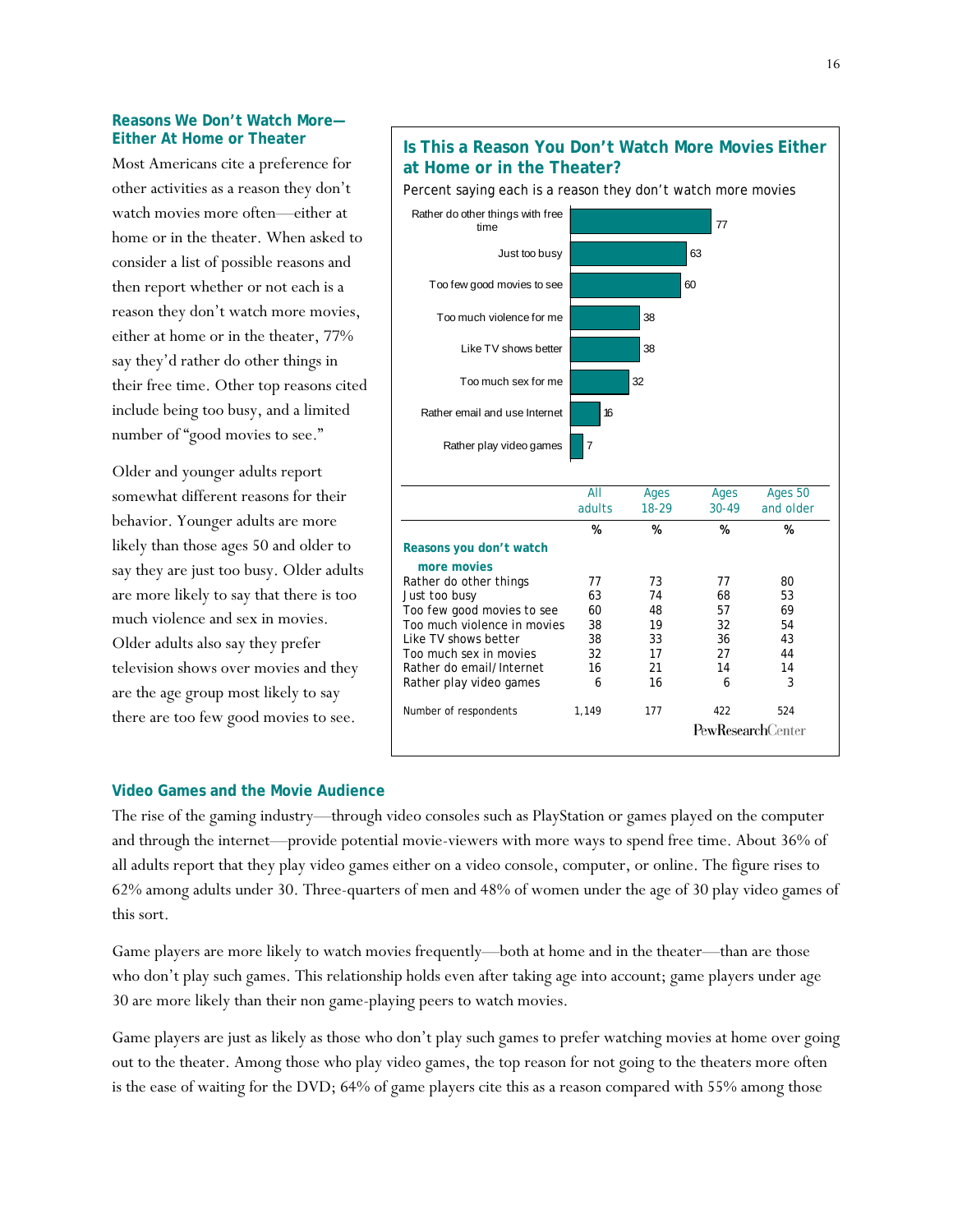who don't play such games**.** Not surprisingly, more game players than non-players say that a preference for playing games is a reason they don't watch movies more often. However, just 17% of game players said this was a reason they don't watch movies more often, the lowest among game players of any of the eight reasons considered.

#### **About the Pew Social Trends Reports**

The Pew social trends reports explore the behaviors and attitudes of Americans in key realms of their lives – family, community, health, finance, work and leisure. Reports analyze changes over time in social behaviors and probe for differences and similarities between key sub-groups in the population.

The surveys are conducted by the Pew Research Center, a nonpartisan "fact tank" that provides information on the issues, attitudes and trends shaping America and the world.

Survey reports are the result of the collaborative effort of the social trends staff, which consists of:

Paul Taylor, Executive Vice President Cary Funk, Senior Project Director Peyton Craighill, Project Director

#### **About the Survey**

Results for this survey are based on telephone interviews conducted with a nationally representative sample of adults, ages 18 years and older, living in continental U.S. telephone households.

- Interviews conducted February 8- March 7, 2006
- 2,250 interviews
- Margin of sampling error is plus or minus 2.5 percentage points for results based on the total sample at the 95% confidence level. The margin of sampling error is higher for results based on subgroups of respondents.

Survey interviews conducted under the direction of Princeton Survey Research Associates International. Interviews were conducted in English and Spanish.

In addition to sampling error, bear in mind that question wording and practical difficulties in conducting surveys can introduce error or bias in the findings of opinion polls.

#### **Related Reports from the Pew Research Center**

Support for Tougher Indecency Measures, But Worries About Government Intrusiveness: New Concerns About Internet and Reality Shows. April 19, 2005. Pew Research Center for the People and the Press. http://people-press.org/reports/display.php3?ReportID=241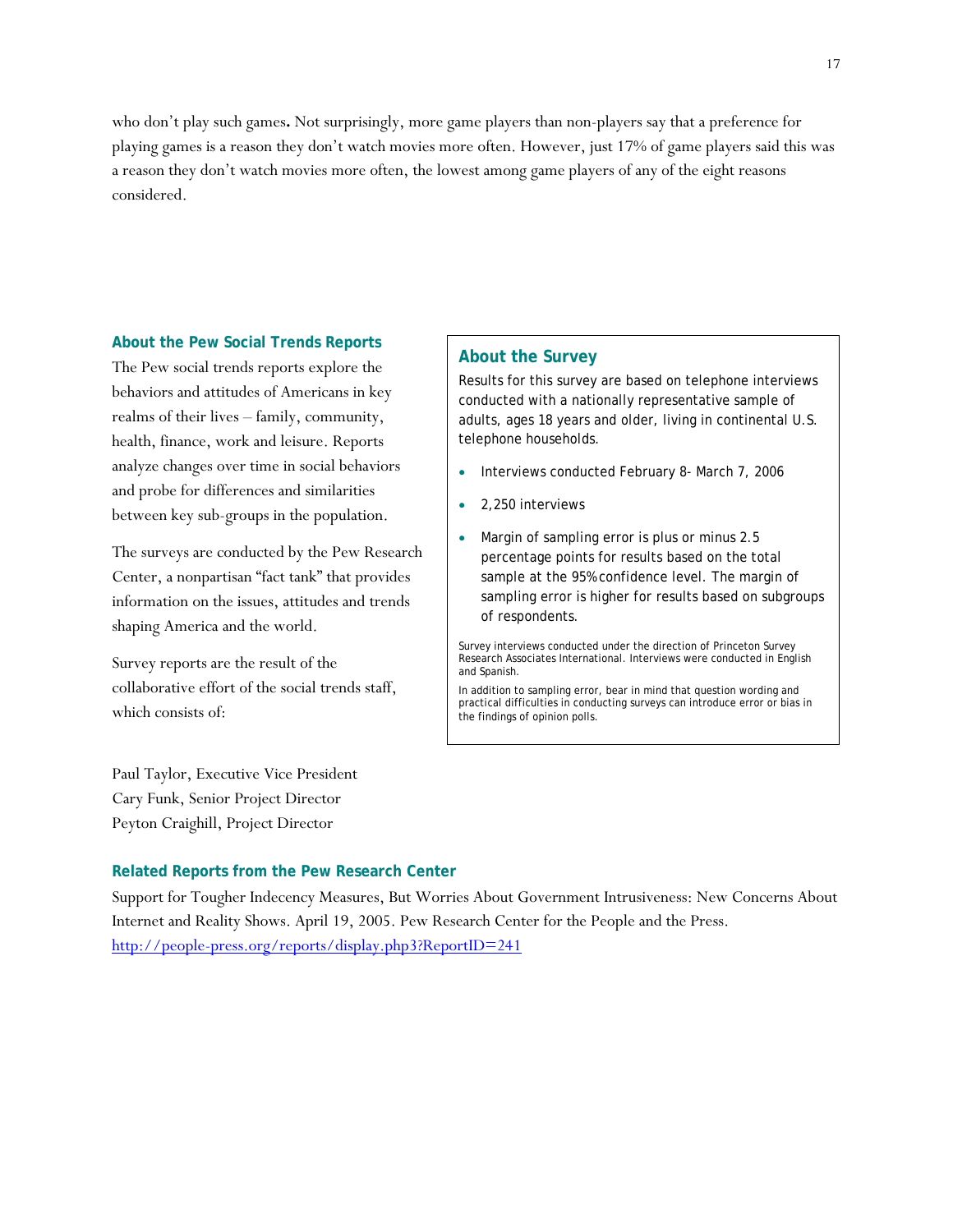**PEW SOCIAL TRENDS FINAL TOPLINE February 8 – March 7, 2006 N=2,250** 

#### **QUESTIONS 1 THROUGH 78 IN PREVIOUS OR FUTURE RELEASE**

#### **ASK ALL:**

On a different topic… **ASK FORM 1 ONLY:**  Q.79F1 How often if ever do you go out to the movies? **[DO NOT READ CHOICES. PROBE FOR APPROPRIATE CATEGORY.] ASK FORM 2 ONLY:** 

Q.80F2 How often if ever do you go out to the movies? **(READ)**

| <b>COMBINED FORM 1</b>                                     | O.79F1     | Q.80F2     | $\text{June}^6$ | Feb    |
|------------------------------------------------------------|------------|------------|-----------------|--------|
| & FORM 2                                                   | FORM 1     | FORM 2     | 1995            | 1994   |
| About once a week, or more often<br>5                      | 4          |            | 6               | 6      |
| 8<br>About once every few weeks                            | 8          | 8          | 10              | 9      |
| About once a month<br>13                                   | 15         | 11         | 15              | 16     |
| 20<br>About once every few months                          | 19         | 22         | 15              | 17     |
| Less often<br>10                                           | 10         | 9          | 14              | 11     |
| Hardly ever or never<br>44                                 | 44         | 45         | 40              | 41     |
| Don't know/Refused (VOL.-DO NOT<br>$\overline{\mathbf{r}}$ | ∗          | *          | ∗               | $\ast$ |
| <b>READ</b> )                                              |            |            |                 |        |
| 100                                                        | 100        | 100        | 100             | 100    |
|                                                            | $N = 1101$ | $N = 1149$ |                 |        |

#### **ASK ALL:**

- Q.81 And how often if ever do you watch movies on BROADCAST television, OR cable OR satellite channels? **(READ)**
	- 57 About once a week, or more often
	- 10 About once every few weeks
	- 8 About once a month
	- 4 About once every few months
	- 4 Less often
	- 16 Hardly ever or never
	- 1 Don't know/Refused **(VOL.—DO NOT READ)**

100

Q.82 How often if ever do you watch movies at home on a DVD or video player? **(READ)**

- 48 About once a week, or more often
- 14 About once every few weeks
- 10 About once a month
- 7 About once every few months
- 4 Less often
- 16 Hardly ever or never
- 1 Don't have a DVD or video player **(VOL.—DO NOT READ)**
- \* Don't know/Refused **(VOL.—DO NOT READ)**
- 100

 $\overline{a}$ 

<sup>6</sup> The trend for 1995 and 1994 is based on form 1 question wording.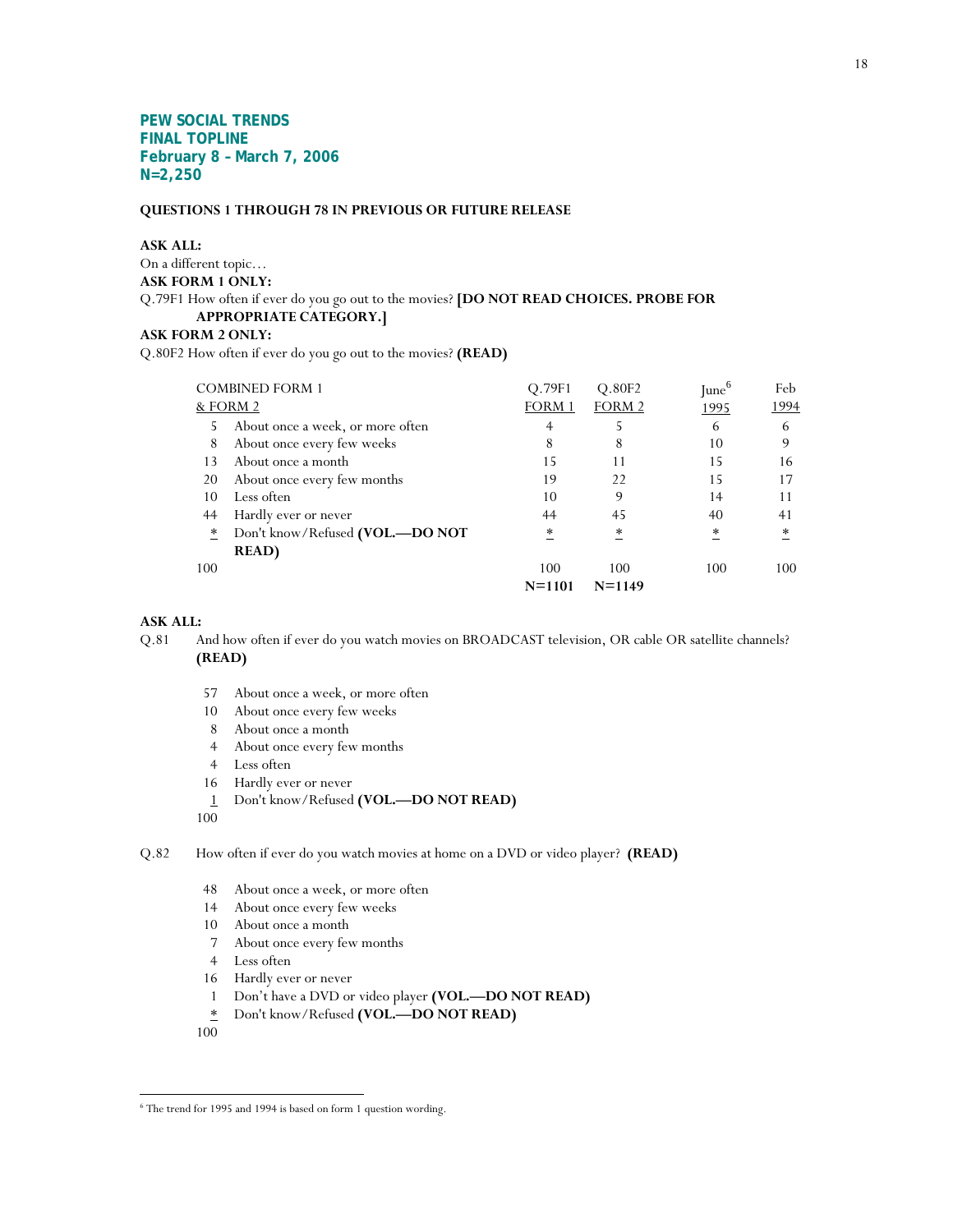- Q.83 How often if ever do you watch movies on pay-per-view through your cable or satellite provider? **(READ)**
	- 8 About once a week, or more often
	- 3 About once every few weeks
	- 5 About once a month
	- 5 About once every few months
	- 4 Less often
	- 71 Hardly ever or never
	- 3 Don't have pay-per-view **(VOL.—DO NOT READ)**
	- 1 Don't know/Refused **(VOL.—DO NOT READ)**
	- 100
- M.1 All things considered, compared to a few years ago, are you watching more movies, fewer movies, or about the same number of movies that you were then?
	- 24 More
	- 28 Fewer
	- 47 About the same number
	- 1 Don't watch movies **[VOL. DO NOT READ]**
	- \* Don't know/Refused
	- 100

#### **ASK FORM 1 ONLY:**

Q.84F1 All things being equal, what's your favorite way to watch a movie: would you prefer to go out to a theater or would you prefer to watch at home?

#### **ASK FORM 2 ONLY:**

Q.85F2 All things considered, what's your favorite way to watch a movie: would you prefer to go out to a theater or would you prefer to watch at home?

|     | <b>COMBINED FORM 1</b>                        | O.84F1     | Q.85F2     |     |
|-----|-----------------------------------------------|------------|------------|-----|
|     | & FORM 2                                      | FORM 1     | FORM 2     |     |
| 21  | Go out to a theater                           | 20         | 23         | 27  |
| 75  | Watch at home                                 | 76         | 73         | 67  |
|     | Depends on the movie [VOL. DO NOT READ]       | 2          |            | 4   |
|     | Don't like to watch movies [VOL. DO NOT READ] |            |            |     |
|     | Don't know/Refused                            |            |            |     |
| 100 |                                               | 100        | 100        | 100 |
|     |                                               | $N = 1101$ | $N = 1149$ |     |

#### **ASK ALL:**

Q.86 What's your favorite way to get a movie to watch at home? **[READ AND RANDOMIZE]** 

- 56 Watching a movie on DVD or video
- 5 Watching a movie on pay-per-view
- 37 Watching what's on Cable or regular TV
- 2 Don't know/Refused **(VOL. DO NOT READ)**
- 100
- Q.87 Would you like to go out to the movie theater more often than you currently do, or not?
	- 38 Yes, would like to go out more often
	- 61 No, would not
	- 1 Don't know/Refused
	- 100

 $\overline{a}$ 

<sup>7</sup> The trend for 1994 is based on form 1 question wording.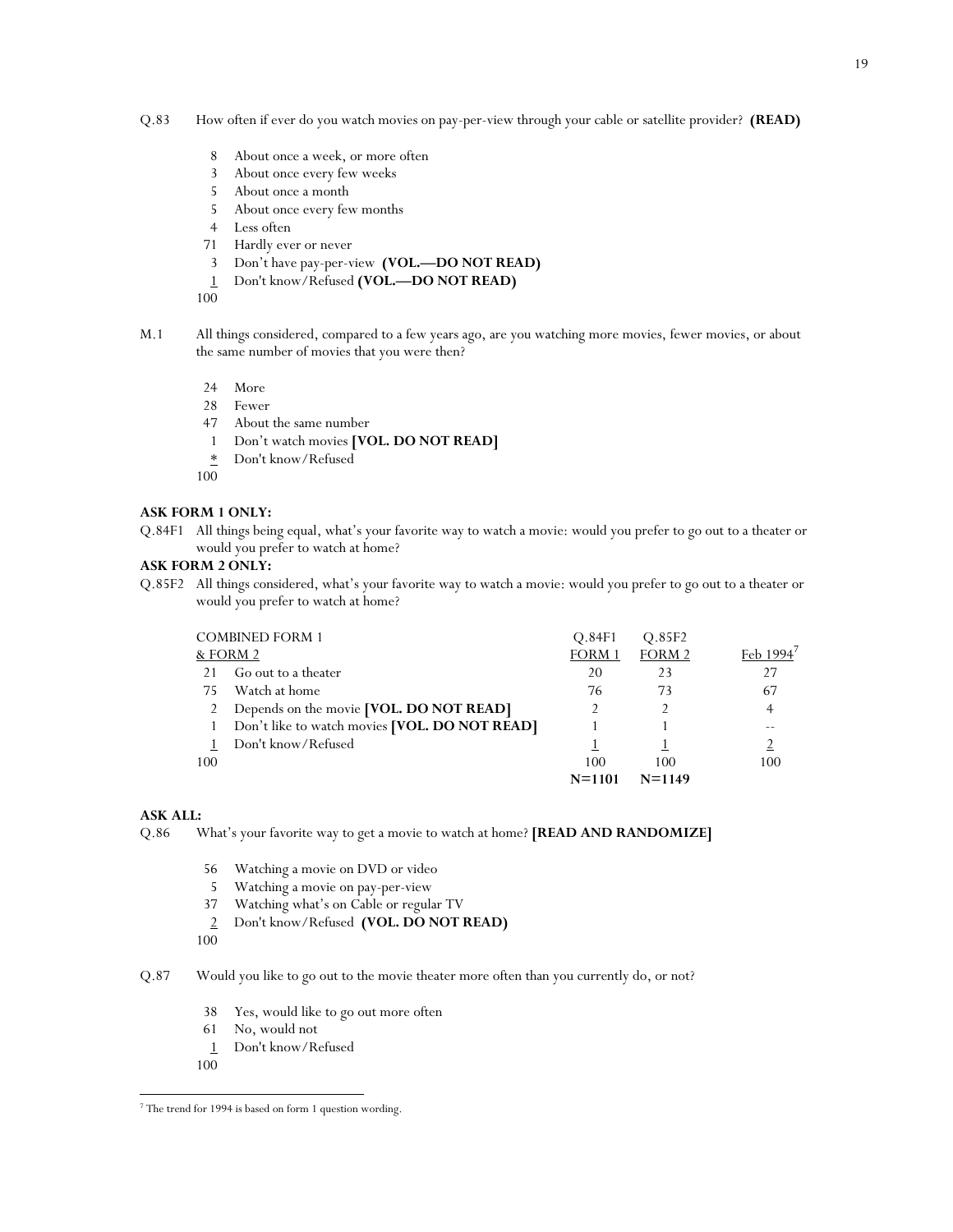#### **ASK IF 'YES' (Q87=1) [N=831]:**

#### Q.88 Why don't you go out to the movies more often? **[OPEN END; ACCEPT UP TO THREE ANSWERS; PROBE ONCE FOR ADDITIONAL]**

- 30 Lack of time/too busy/involved in other things/work
- 29 Expense/cost/affordability/rather spend money on other things
- 13 Kids/children/childcare
- 9 No one to go to movies with/don't like going alone/spouse doesn't like to or can't go
- 7 Lack of choice/poor selection of movies/poor quality of movies
- 6 Theaters are far away/transportation problems /driving at night
- 3 Inconvenience/hassle
- 3 Health or physical problems/disability/handicapped/old age
- 2 Theater experience/people talking during show/large crowds/too cold/too loud/commercials at movies
- 1 Movies don't interest me/lack of interest
- 1 Too lazy/too tired
- 1 Easier to watch at home
- \* Movie content (sex, language, violence)
- 2 Other miscellaneous
- 1 None
- 2 Don't know/Refused

*Figures add to more than 100% due to multiple responses.*

#### **ASK FORM 1 ONLY [N=1101]:**

Q.89F1 As I read a few reasons people give for why they don't go out to the movie theater MORE OFTEN, tell me whether or not each is a reason you don't go out to the movies MORE OFTEN. First, **[INSERT ITEM; RANDOMIZE]**

**IF NECESSARY**: Is this a reason you don't go out to the movies MORE OFTEN, or not?

| NO ITEM a                                                  |     |    |            |  |  |  |  |  |
|------------------------------------------------------------|-----|----|------------|--|--|--|--|--|
|                                                            | Yes | No | Don't know |  |  |  |  |  |
| b. The cost                                                | 55  | 44 | $1 = 100$  |  |  |  |  |  |
| c. Inconvenience of show times                             | 24  | 75 | $1 = 100$  |  |  |  |  |  |
| d. Hassles of driving and parking                          | 27  | 72 | $1 = 100$  |  |  |  |  |  |
| e. Too few good movies to see                              | 55  | 44 | $1 = 100$  |  |  |  |  |  |
| f. It's easier to wait for the DVD or video to come<br>out | 59  | 40 | $1 = 100$  |  |  |  |  |  |
| g. Just too busy                                           | 55  | 44 | $1 = 100$  |  |  |  |  |  |
| h. Just don't like the movie theater                       | 27  | 71 | $2 = 100$  |  |  |  |  |  |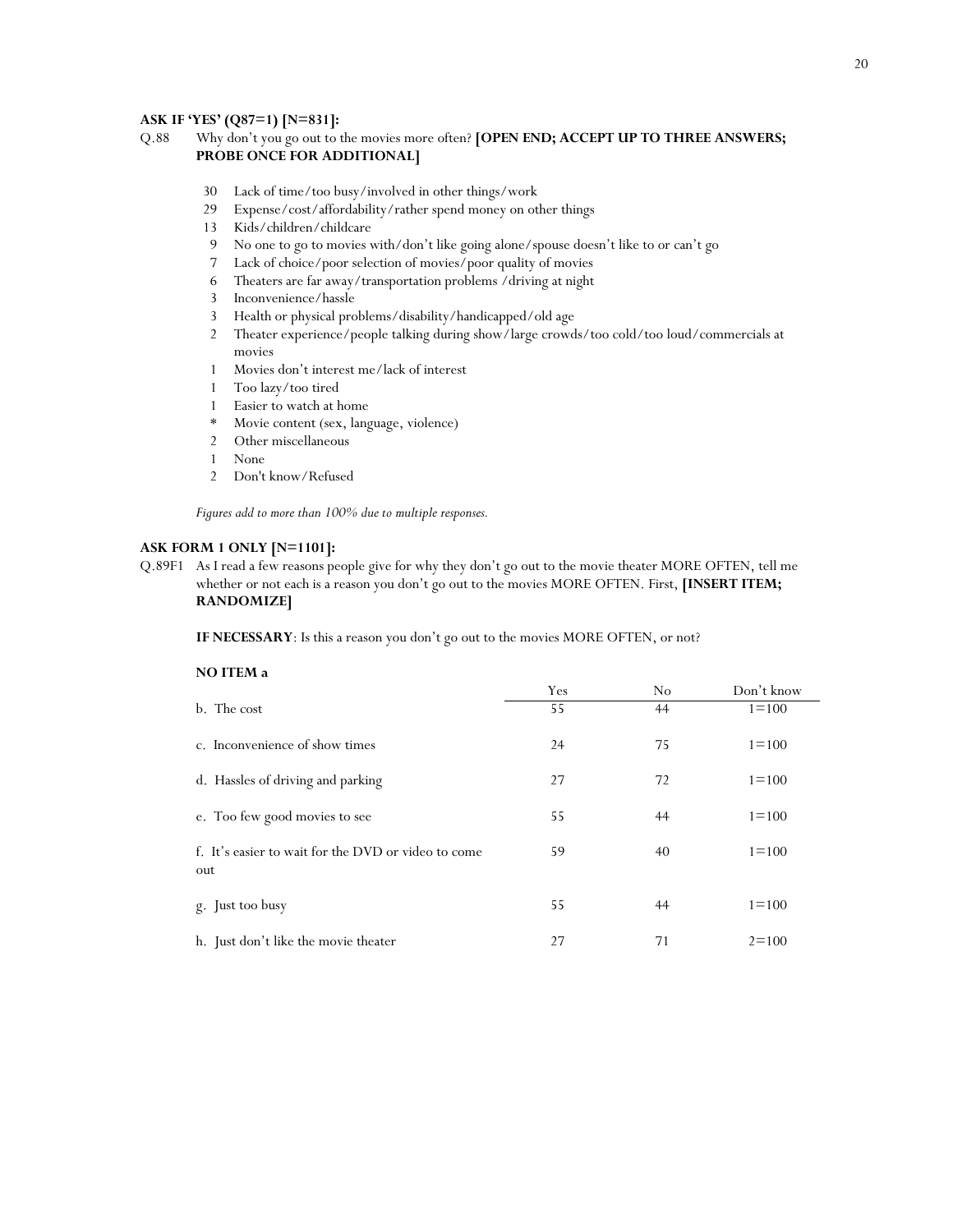#### **ASK FORM 2 ONLY [N=1149]:**

Q.90F2 As I read a few reasons people give for why they don't watch more movies either at home or in the theater, tell me whether or not each is a reason you don't watch more movies. First, **[INSERT ITEM; RANDOMIZE]**

**IF NECESSARY**: Is this a reason you don't watch more movies, or not?

| NO ITEMS a-d, f, or l                                      |     |    |            |
|------------------------------------------------------------|-----|----|------------|
|                                                            | Yes | No | Don't know |
| e. Too few good movies to see                              | 60  | 38 | $2 = 100$  |
| g. Just too busy                                           | 63  | 36 | $1 = 100$  |
| h. I'd rather play video games                             | 7   | 93 | $* = 100$  |
| i. I'd rather do other things in my free time              | 77  | 22 | $1 = 100$  |
| j. I like TV shows better                                  | 38  | 60 | $2 = 100$  |
| k. I'd rather do email and other things on the<br>Internet | 16  | 84 | $* = 100$  |
| m. There is too much violence in movies for me             | 38  | 61 | $1 = 100$  |
| n. There is too much sex in movies for me                  | 32  | 66 | $2 = 100$  |

#### **ASK ALL:**

CAB2 Do you currently subscribe to cable TV?

|     |                      | Mar  | Apr  | Apr  |      | Apr Apr Apr |      | Jun  | Feb  |
|-----|----------------------|------|------|------|------|-------------|------|------|------|
|     |                      | 2005 | 2004 | 2002 | 2000 | 1998        | 1996 | 1995 | 1994 |
|     | 64 Yes               | 62   | 64   | 66   | 67   | 67          | 69   | 67   | 64   |
| 36  | No                   | 28   | 27   | 26   | 24   | 24          | 23   | 33   | 25   |
|     | * Don't know/Refused | 10   |      |      |      |             |      | ∗    | 11   |
| 100 |                      | 100  | 100  | 100  | 100  | 100         | 100  | 100  | 100  |

CAB4 Do you currently subscribe to a satellite television service such as DirecTV or the Dish Network?

|     |                    | Mar  | Apr  | Apr    |
|-----|--------------------|------|------|--------|
|     |                    | 2005 | 2004 | 2002   |
| 29  | <b>Yes</b>         | 26   | 25   | 14     |
| 70  | No                 | 74   | 74   | 86     |
| 1   | Don't know/Refused | ∗    |      | $\ast$ |
| 100 |                    | 100  | 100  | 100    |

#### **ASK IF YES TO CABLE OR YES TO SATELLITE (CAB2=1 OR CAB4=1):**

CAB5 Do you currently get any of the premium channels for which you have to pay extra such as HBO or Showtime?

#### **BASED ON CABLE/SATELLITE SUBSCRIBERS [N=1860]:**

- 36 Yes
- 63 No
- 1 Don't know/Refused
- 100